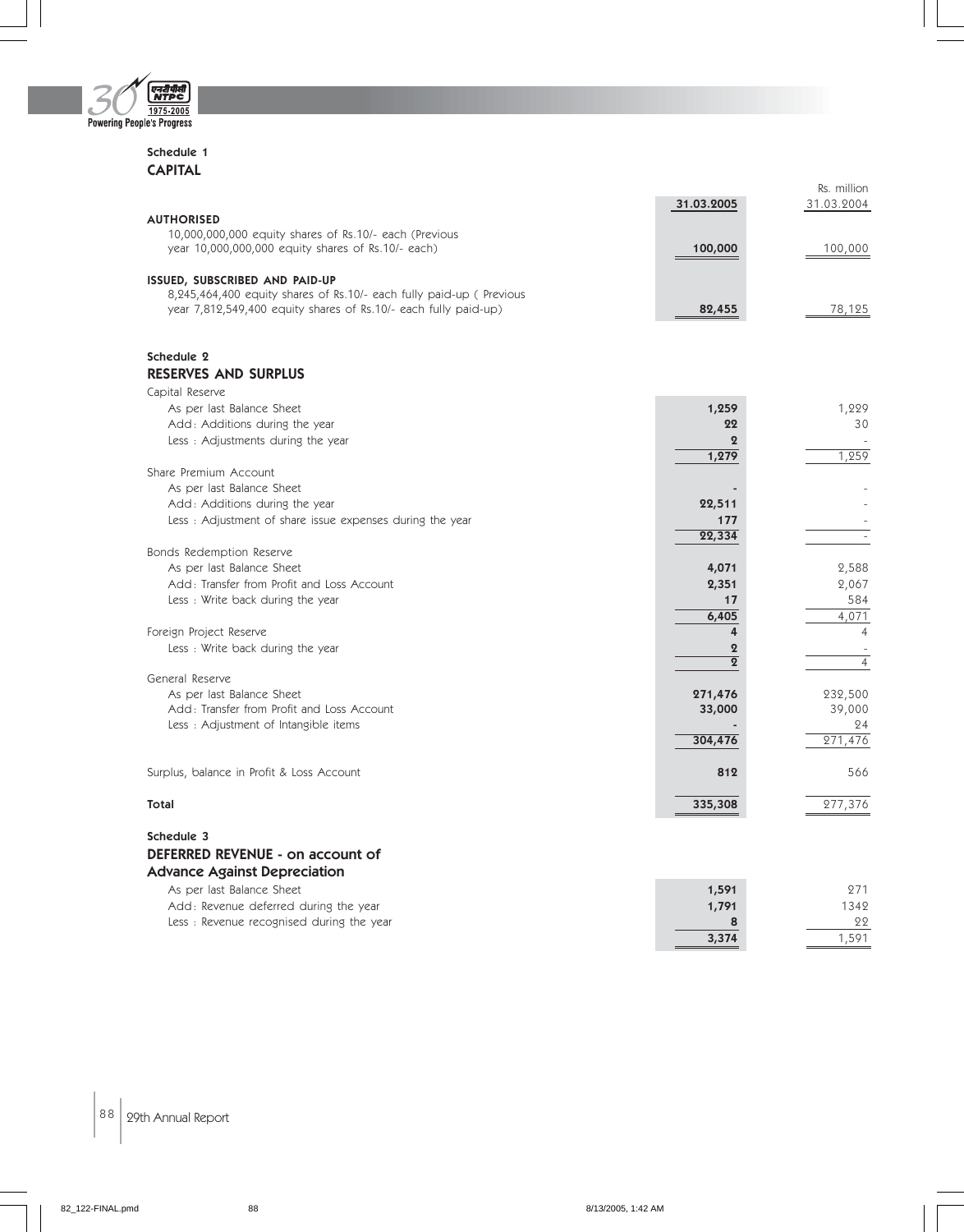#### Schedule 4 SECURED LOANS

|                                                                                                                                                                                                                                                                                                                                                                                                               |            | Rs. million |
|---------------------------------------------------------------------------------------------------------------------------------------------------------------------------------------------------------------------------------------------------------------------------------------------------------------------------------------------------------------------------------------------------------------|------------|-------------|
| <b>Bonds</b>                                                                                                                                                                                                                                                                                                                                                                                                  | 31.03.2005 | 31.03.2004  |
| 10.00% Secured Non-Convertible Taxable Bonds of Rs.10,00,000/- each<br>with five equal Separately Transferable Redeemable Principal Parts (STRPP)<br>redeemable at par at the end of 6 <sup>th</sup> year and in annual instalments thereafter<br>upto the end of 10 <sup>th</sup> year from 5 <sup>th</sup> September 2001 (Twelfth Issue - Private<br>Placement) $1$                                        | 5,000      | 5,000       |
| 9.55% Secured Non-Cumulative Non-Convertible Taxable Redeemable<br>Bonds of Rs.10,00,000/- each redeemable at par in ten equal annual<br>instalments commencing from the end of 6 <sup>th</sup> year and upto the end of 15 <sup>th</sup><br>year from 18th April 2002 (Thirteenth Issue - Part A - Private Placement) <sup>2</sup>                                                                           | 7,500      | 7,500       |
| 9.55% Secured Non-Cumulative Non-Convertible Taxable Redeemable<br>Bonds of Rs.10,00,000/- each with ten equal Separately Transferable<br>Redeemable Principal Parts (STRPP) redeemable at par at the end of 6 <sup>th</sup> year<br>and in annual instalments therafter upto the end of 15 <sup>th</sup> year from 30 <sup>th</sup> April<br>2002 (Thirteenth Issue - Part B - Private Placement) $2$        | 7,500      | 7,500       |
| 8.05% Secured Non-Cumulative Non-Convertible Redeemable Taxable<br>Bonds of Rs.10,00,000/- each with two equal Separately Transferable<br>Redeemable Principal Parts (STRPP) redeemable at par at the end of 4 <sup>th</sup> and<br>5 <sup>th</sup> year respectively from 1 <sup>st</sup> August 2002 (Fourteenth Issue - Private<br>Placement) $2$                                                          | 5,000      | 5,000       |
| 13.60% Secured Non-Cumulative Non-Convertible Redeemable Taxable<br>Bonds of Rs.1,00,000/- each redeemable at par in three annual instalments<br>of 30%, 30% and 40% commencing from 28 <sup>th</sup> September 2004 (Fifteenth<br>Issue - Part C - Private Placement) <sup>2</sup>                                                                                                                           | 77         | 110         |
| 8.00% Secured Non-Cumulative Non-Convertible Redeemable Taxable<br>Bonds of Rs.10,00,000/- each redeemable at par on 10th April 2018<br>(Sixteenth Issue -Private Placement) <sup>3</sup>                                                                                                                                                                                                                     | 1,000      | 1,000       |
| 8.48% Secured Non-Cumulative Non-Convertible Redeemable Taxable<br>Bonds of Rs.10,00,000/- each redeemable at par on 1st May 2023<br>(Seventeenth Issue - Private Placement) <sup>3</sup>                                                                                                                                                                                                                     | 500        | 500         |
| 5.95% Secured Non-Cumulative Non-Convertible Redeemable Taxable<br>Bonds of Rs. 10,00,000/- each with five equal Separately Transferable<br>Redeemable Principal Parts (STRPP) redeemable at par at the end of 6 <sup>th</sup> year<br>and in annual instalments thereafter upto the end of 10 <sup>th</sup> year from 15 <sup>th</sup><br>September 2003 (Eighteenth Issue - Private Placement) <sup>4</sup> | 5,000      | 5,000       |
| 7.50% Secured Non-Cumulative Non-Convertible Redeemable Taxable<br>Bonds of Rs.10,00,000/- each redeemable at par on 12 <sup>th</sup> January 2019<br>(Nineteenth Issue - Private Placement) 5                                                                                                                                                                                                                | 500        | 500         |
| Loans and Advances from Banks                                                                                                                                                                                                                                                                                                                                                                                 |            |             |
| Foreign Currency Term Loans (Guaranteed by Government of India) (Due<br>for repayment within one year Rs.1,633 million, Previous year Rs.1,562<br>million) $6$                                                                                                                                                                                                                                                | 12,319     | 13,730      |
| <b>Other Loans and Advances</b>                                                                                                                                                                                                                                                                                                                                                                               |            |             |
| Assets taken on lease (Due for repayment within one year <b>Rs. 3 million</b> ,<br>Previous year Rs. 1 million)                                                                                                                                                                                                                                                                                               | 11         | 4           |
| <b>TOTAL</b>                                                                                                                                                                                                                                                                                                                                                                                                  | 44,407     | 45,844      |



**SELECT**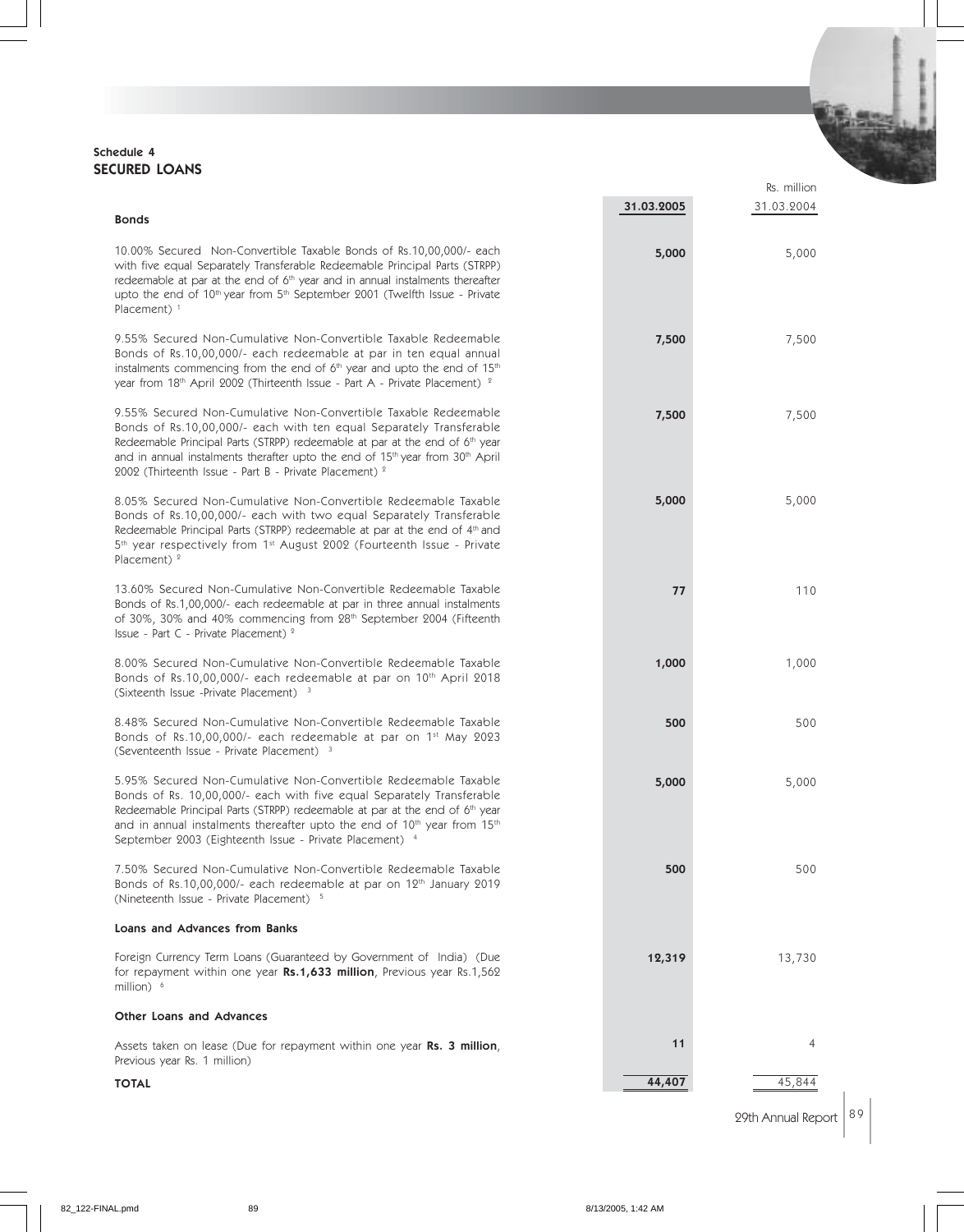

#### Schedule 4 SECURED LOANS

#### Note:

- 1. Secured by (I) English Mortgage of the office premises of the Company at Mumbai, (II) Hypothecation of all the present and future movable assets (excluding receivables) of Singrauli Super Thermal Power Station, Anta Gas Power Station, Auraiya Gas Power Station, Barh Super Thermal Power Project, Farakka Super Thermal Power Station, Kahalgaon Super Thermal Power Station, Koldam Hydel Power Project, Simhadri Super Thermal Power Project, Sipat Super Thermal Power Project, Talcher Thermal Power Station, Talcher Super Thermal Power Project, Tanda Thermal Power Station, Vindhyachal Super Thermal Power Station, National Capital Power Station, Dadri Gas Power Station, Feroze Gandhi Unchahar Power Station, Loharinag Pala Hydro Power Project and Tapovan-Vishnugad Hydro Power Project as first charge, ranking pari-passu with charge already created in favour of the Company's Bankers on such moveable assets hypothecated to them for working capital requirement and (III) Equitable Mortgage by deposit of title deeds of the immovable properties pertaining to Singrauli Super Thermal Power Station.
- 2. Secured by (I) English Mortgage of the office premises of the Company at Mumbai, (II) Hypothecation of all the present and future movable assets (excluding receivables) of Singrauli Super Thermal Power Station, Anta Gas Power Station, Auraiya Gas Power Station, Barh Super Thermal Power Project, Farakka Super Thermal Power Station, Kahalgaon Super Thermal Power Station, Koldam Hydel Power Project, Simhadri Super Thermal Power Project, Sipat Super Thermal Power Project, Talcher Thermal Power Station, Talcher Super Thermal Power Project, Tanda Thermal Power Station, Vindhyachal Super Thermal Power Station, National Capital Power Station, Dadri Gas Power Station, Feroze Gandhi Unchahar Power Station, Loharinag Pala Hydro Power Project and Tapovan-Vishnugad Hydro Power Project as first charge, ranking pari-passu with charge already created in favour of the Company's Bankers on such moveable assets hypothecated to them for working capital requirement and (III) Equitable Mortagage of the immovable properties pertaining to Singrauli Super Thermal Power Station by extension of charge already created.
- 3. Secured by (I) English Mortgage of the office premises of the Company at Mumbai and (II) Equitable Mortgage by deposit of title deeds of the immovable properties pertaining to National Capital Power Station.
- 4. Secured by (I) English Mortgage of the office premises of the Company at Mumbai, (II) Hypothecation of all the present and future movable assets (excluding receivables) of Singrauli Super Thermal Power Station, Anta Gas Power Station, Auraiya Gas Power Station, Barh Super Thermal Power Project, Farakka Super Thermal Power Station, Kahalgaon Super Thermal Power Station, Koldam Hydel Power Project, Simhadri Super Thermal Power Project, Sipat Super Thermal Power Project, Talcher Thermal Power Station, Talcher Super Thermal Power Project, Tanda Thermal Power Station, Vindhyachal Super Thermal Power Station, National Capital Power Station, Dadri Gas Power Station, Feroze Gandhi Unchahar Power Station, Loharinag Pala Hydro Power Project and Tapovan-Vishnugad Hydro Power Project as first charge, ranking pari-passu with charge already created in favour of the Company's Bankers on such moveable assets hypothecated to them for working capital requirement and (III) Equitable Mortgage of the immovable properties pertaining to National Capital Power Station by extension of charge already created.
- 5. Secured by (I) English Mortgage of the office premises of the Company at Mumbai, (II) Hypothecation of all the present and future movable assets (excluding receivables) of Singrauli Super Thermal Power Station, Anta Gas Power Station, Auraiya Gas Power Station, Barh Super Thermal Power Project, Farakka Super Thermal Power Station, Kahalgaon Super Thermal Power Station, Koldam Hydel Power Project, Simhadri Super Thermal Power Project, Sipat Super Thermal Power Project, Talcher Thermal Power Station, Talcher Super Thermal Power Project, Tanda Thermal Power Station, Vindhyachal Super Thermal Power Station, National Capital Power Station, Dadri Gas Power Station, Feroze Gandhi Unchahar Power Station, Loharinag Pala Hydro Power Project and Tapovan-Vishnugad Hydro Power Project as first charge, ranking pari-passu with charge already created in favour of the Company's Bankers on such moveable assets hypothecated to them for working capital requirement.
- 6. Secured by English mortgage/hypothecation of all the present and future fixed and movable assets of Rihand Super Thermal Power Station as first charge, ranking pari-passu with charge already created, subject however to, Company's Banker's first charge on certain moveable assets hypothecated to them for working capital requirement.

90 | 29th Annual Report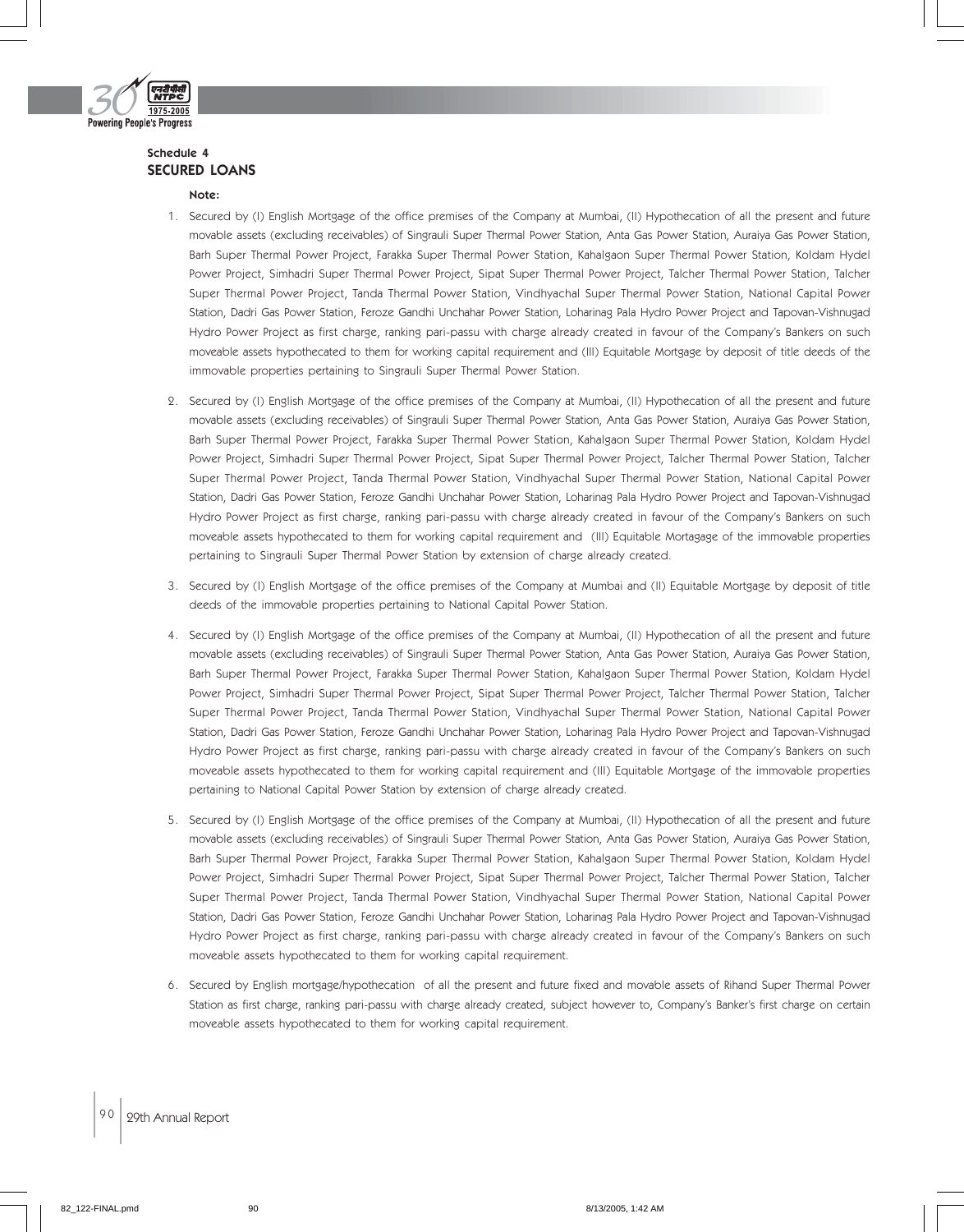#### Schedule 5 UNSECURED LOANS

| <b>NSECURED LOANS</b>                                                                                                                                                                                                                                                                                                                       |            | Rs. million |
|---------------------------------------------------------------------------------------------------------------------------------------------------------------------------------------------------------------------------------------------------------------------------------------------------------------------------------------------|------------|-------------|
|                                                                                                                                                                                                                                                                                                                                             | 31.03.2005 | 31.03.2004  |
| <b>Fixed Deposits</b>                                                                                                                                                                                                                                                                                                                       | 4,159      | 5,113       |
| (Due for repayment within one year Rs. 3,337 million, Previous year Rs.1,154<br>million)                                                                                                                                                                                                                                                    |            |             |
| <b>Bonds</b>                                                                                                                                                                                                                                                                                                                                |            |             |
| 7.552% Secured Non-Cumulative Non-Convertible Redeemable Taxable<br>Bonds of Rs.20,00,000/- each with twenty equal Separately Transferable<br>Redeemable Principal Parts (STRPP) redeemable at par semi-annually<br>commencing from 23rd September 2009 and ending on 23rd March 2019<br>(Twentieth Issue - Private Placement) <sup>1</sup> | 5,000      |             |
| 5.5% Eurobonds due for repayment on 10th March 2011                                                                                                                                                                                                                                                                                         | 8,814      | 8,862       |
| Other Loans and Advances                                                                                                                                                                                                                                                                                                                    |            |             |
| <b>From Banks and Financial Institutions</b>                                                                                                                                                                                                                                                                                                |            |             |
| Foreign Currency Term Loans (Guaranteed by Government of India)(Due for<br>repayment within one year Rs.NIL, Previous year Rs. 1,200 million)                                                                                                                                                                                               | 24,723     | 26,675      |
| Other Foreign Currency Term Loans (Due for repayment within one year<br>Rs.1,667 million, Previous year Rs. 1,690 million)                                                                                                                                                                                                                  | 7,885      | 9,375       |
| Rupee Term Loans (Due for repayment within one year Rs. 7,618 million,<br>Previous year Rs. 6,236 million)                                                                                                                                                                                                                                  | 75,339     | 57,675      |
| From Others                                                                                                                                                                                                                                                                                                                                 |            |             |
| Loan from Government of India (Due for repayment within one year Rs. 315<br>million, Previous year Rs. 434 million)                                                                                                                                                                                                                         | 551        | 984         |
| <b>TOTAL</b>                                                                                                                                                                                                                                                                                                                                | 126,471    | 108,684     |

1 Since secured by registered equitable mortgage by deposit of title deeds of the land pertaining to Ramagundam Super Thermal Power Station.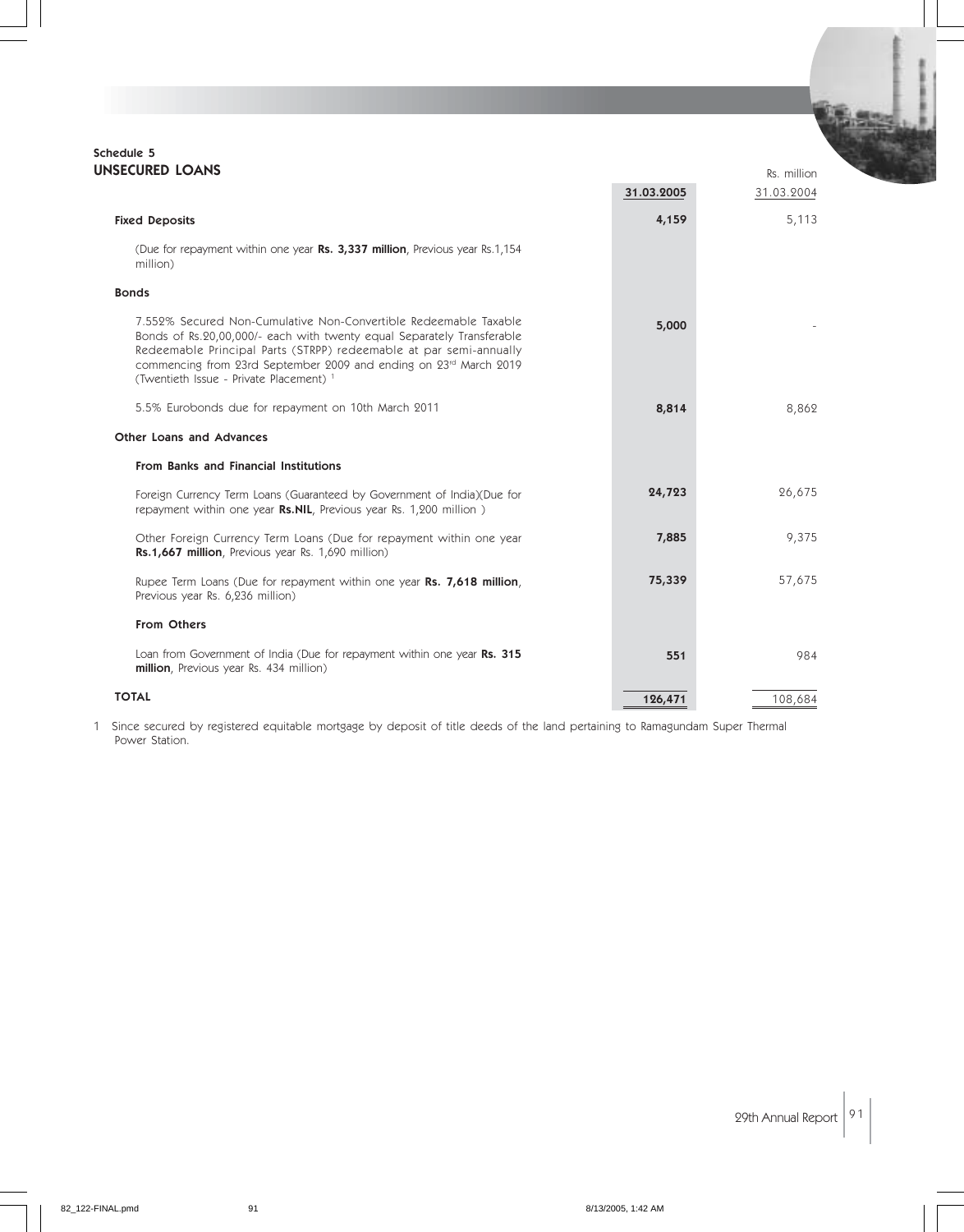

# Schedule 6

| <b>FIXED ASSETS</b>                                                        |                    |                |                                |                     |                    |                 |                            |           |                                | Rs. million        |
|----------------------------------------------------------------------------|--------------------|----------------|--------------------------------|---------------------|--------------------|-----------------|----------------------------|-----------|--------------------------------|--------------------|
|                                                                            |                    |                | Gross Block                    |                     |                    |                 | Depreciation               |           | Net Block                      |                    |
|                                                                            | As at<br>1.04.2004 | Additions      | Deductions/<br>Adjustments     | As at<br>31.03.2005 | As at<br>1.04.2004 | For<br>the Year | Deductions/<br>Adjustments | Upto      | As at<br>31.03.2005 31.03.2005 | As at<br>31.3.2004 |
| Land:                                                                      |                    |                |                                |                     |                    |                 |                            |           |                                |                    |
| (including development)                                                    |                    |                |                                |                     |                    |                 |                            |           |                                |                    |
| Freehold                                                                   | 9,327              | 240            | (410)                          | 9,977               |                    |                 |                            |           | 9,977                          | 9,327              |
| Leasehold                                                                  | 1,408              | 447            | ä,                             | 1,855               | 230                | 49              | ÷,                         | 279       | 1,576                          | 1,178              |
| Right of use                                                               |                    | 6              | (1)                            | $\overline{7}$      |                    |                 | ä,                         |           | $\overline{\mathfrak{z}}$      |                    |
| Roads, bridges, culverts & helipads                                        | 3,269              | 362            | 5                              | 3,626               | 543                | 66              | $\mathbf{1}$               | 608       | 3,018                          | 2,726              |
| Building:                                                                  |                    |                |                                |                     |                    |                 |                            |           |                                |                    |
| Main plant                                                                 | 15,650             | 755            | 104                            | 16,301              | 7,458              | 517             | $\mathbf 2$                | 7,973     | 8,328                          | 8,192              |
| Others                                                                     | 14,325             | 593            | (17)                           | 14,935              | 3,408              | 386             | $\overline{a}$             | 3,794     | 11,141                         | 10,917             |
| Temporary erection                                                         | 176                | 11             | (1)                            | 188                 | 154                | 31              | ÷,                         | 185       | $\overline{\mathbf{3}}$        | $\mathfrak{D}$     |
| Water Supply drainage & sewerage                                           | 4,929              | 54             | $\boldsymbol{\mathsf{\Omega}}$ | 4,963               | 983                | 249             | $\mathbf{1}$               | 1,231     | 3,732                          | 3,946              |
| MGR track and signalling system                                            | 6,290              | 42             | (12)                           | 6,344               | 3,966              | 267             | $\mathbf{1}$               | 4,232     | 2,112                          | 2,324              |
| Railway Siding                                                             | 2,337              | 3              | (25)                           | 2,365               | 444                | 113             | $\mathbf{1}$               | 556       | 1,809                          | 1,893              |
| Earth Dam Reservoir                                                        | 1,533              | ÷,             | 52                             | 1,481               | 199                | 71              | $\mathbf{1}$               | 269       | 1,212                          | 1,334              |
| Plant and machinery                                                        | 331,642            | 26,215         | (879)                          | 358,736             | 164,357            | 17,897          | 32                         | 182,222   | 176,514                        | 167,285            |
| Furniture, fixtures & other<br>office equipment                            | 2,897              | 218            | (2)                            | 3,117               | 1,945              | 121             | (6)                        | 2,072     | 1,045                          | 952                |
| EDP, WP machines and                                                       |                    |                |                                |                     |                    |                 |                            |           |                                |                    |
| SATCOM equipment                                                           | 1,979              | 214            | 8                              | 2,185               | 1,456              | 152             | 19                         | 1,589     | 596                            | 523                |
| Vehicles including speedboats                                              | 104                | 3              | 9                              | 98                  | 86                 | 3               | 8                          | 81        | 17                             | 18                 |
| Construction equipment                                                     | 823                | 125            | 4                              | 944                 | 548                | 44              | 10                         | 582       | 362                            | 275                |
| Electrical Installations                                                   | 1,722              | 57             | (17)                           | 1,796               | 825                | 75              | ä,                         | 900       | 896                            | 897                |
| <b>Communication Equipments</b>                                            | 560                | 43             | 13                             | 590                 | 311                | 19<br>7         | 9<br>$\overline{Q}$        | 321       | 269                            | 249                |
| <b>Hospital Equipments</b>                                                 | 184<br>117         | 14<br>3        | 3<br>$\mathbf{1}$              | 195<br>119          | 113<br>91          | $\overline{2}$  | ÷,                         | 118<br>93 | 77<br>26                       | 71<br>%            |
| Laboratory and workshop equipments<br>Leased assets - Vehicles             | $\overline{4}$     | 10             | ÷,                             | 14                  | 1                  | $\overline{2}$  | L.                         | 3         | 11                             | 3                  |
| Intangible Assets - Software                                               | 49                 | 45             | ä,                             | 94                  | 16                 | 32              | (1)                        | 49        | 45                             | 33                 |
| Capital expenditure on assets                                              |                    |                |                                |                     |                    |                 |                            |           |                                |                    |
| not owned by the Company                                                   | 944                | 128            | (29)                           | 1,101               | 602                | 155             | L.                         | 757       | 344                            | 342                |
| Unserviceable/Obsolete assets at<br>net book value or net realisable value |                    |                |                                |                     |                    |                 |                            |           |                                |                    |
| whichever is less                                                          | 12                 |                | (19)                           | 31                  |                    |                 |                            |           | 31                             | 12                 |
| Assets of Government                                                       | 26                 | $\mathbf{Q}$   | $\overline{a}$                 | 28                  |                    |                 | L.                         |           | 28                             | $\%$               |
| Less: Grants from Government                                               | $\infty$           | $\overline{2}$ | ä,                             | 28                  |                    |                 | ÷,                         |           | 28                             | %                  |
| Total                                                                      | 400,281            | 29,588         | (1, 193)                       | 431,062             | 187,736            | 20,258          | 80                         | 207,914   | 223,148                        | 212,545            |
| Previous year                                                              | 366,106            | 29,639         | (4,536)                        | 400,281             | 167,456            | 20,325          | 45                         | 187,736   | 212,545                        | 198,650            |

| Deduction/Adjustments from Gross Block includes                                    | <b>Current Year</b> | Previous Year |
|------------------------------------------------------------------------------------|---------------------|---------------|
| Disposal/Retirement of assets                                                      | 598                 | 386           |
| Cost adjustments                                                                   | 483                 | (2, 171)      |
| Assets capitalised with retrospective effect / Write back of excess capitalisation | (1, 172)            | (873)         |
| Depreciation on construction equipment capitalised as IEDC                         |                     | 16            |
| Others                                                                             | (1, 103)            | (1.894)       |

 $\left| 92 \right|$  29th Annual Report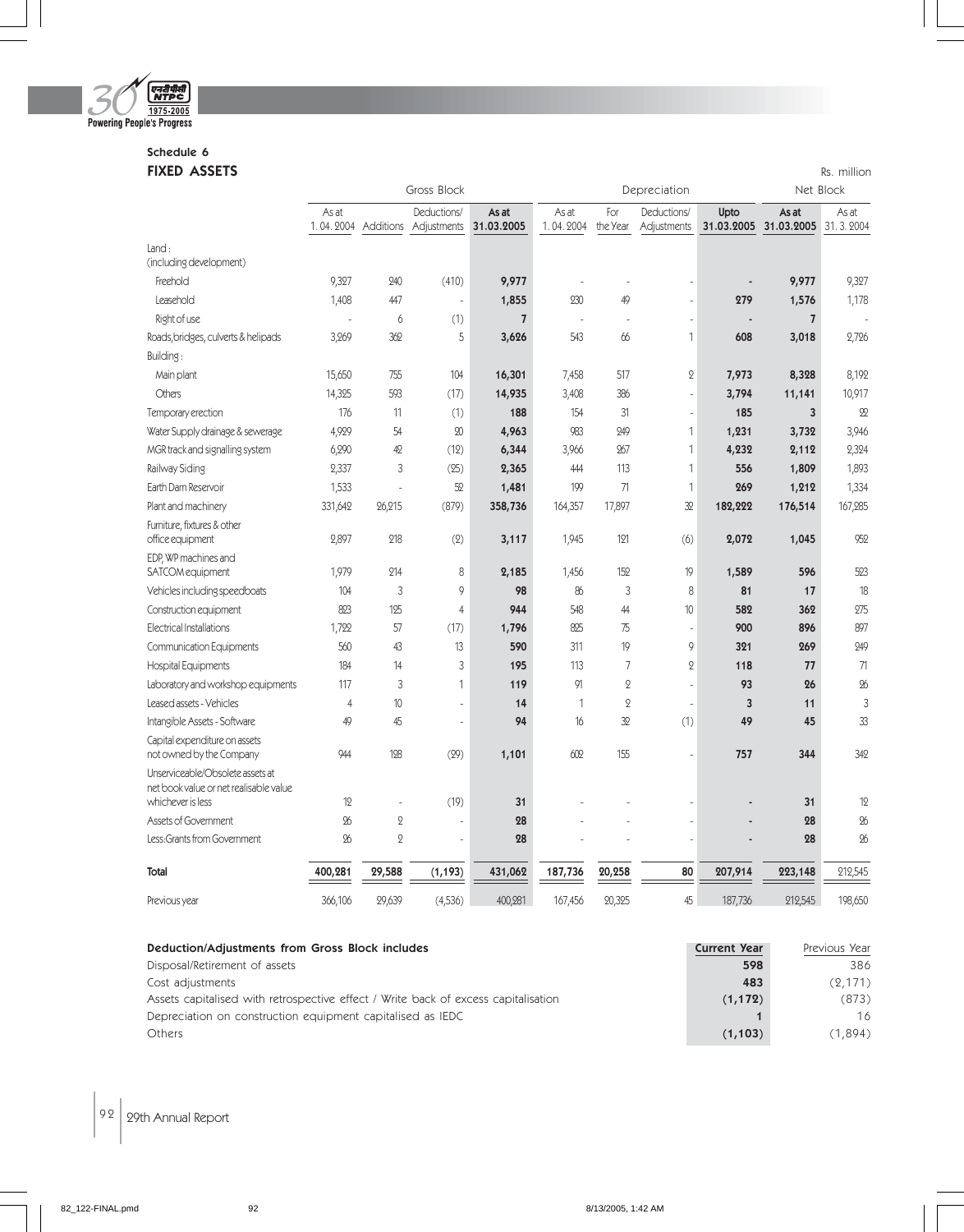|                                                                                    |                     | Rs. million   |
|------------------------------------------------------------------------------------|---------------------|---------------|
|                                                                                    | <b>Current Year</b> | Previous Year |
| Deduction/Adjustments from Depreciation includes                                   |                     |               |
| Disposal/Retirement of assets                                                      | 395                 | 227           |
| Assets capitalised with retrospective effect / Write back of excess capitalisation | (305)               | (214)         |
| Depreciation on construction equipment capitalised as IEDC                         |                     | 16            |
| Others                                                                             | (11)                | 16            |
| Depreciation for the year is allocated as given below:-                            |                     |               |
| Charged to Profit & Loss account                                                   | 19,584              | 20,232        |
| Cost adjustment for coal transportation system                                     | 567                 |               |
| Transferred to Incidental Expenditure during Construction (Schedule 27)            | 107                 | 93            |
|                                                                                    | 20,258              | 20.325        |

#### Schedule 7 CAPITAL WORK-IN-PROGRESS

|                                                             | As at     | Deductions &   |              |                          | As at          |
|-------------------------------------------------------------|-----------|----------------|--------------|--------------------------|----------------|
|                                                             | 1.04.2004 | Additions      | Adjustments  | Capitalised              | 31.03.2005     |
| Development of land                                         | 498       | 937            | 82           | 99                       | 1,254          |
| Roads, bridges, culverts & helipads                         | 358       | 183            | 26           | 362                      | 153            |
| Piling and foundation                                       | 77        | 951            |              |                          | 1,028          |
| Buildings:                                                  |           |                |              |                          |                |
| Main plant                                                  | 2,658     | 1,734          | 669          | 755                      | 2,968          |
| Others                                                      | 588       | 1,166          | 151          | 585                      | 1,018          |
| Temporary erection                                          | 1         | 10             | (2)          | 10                       | 3              |
| Water supply, drainage and sewerage system                  | 31        | 62             | (11)         | 53                       | 51             |
| Hydraulic works, Barrages, Dams, Tunnels, and Power Channel | 2,199     | 1,800          | (6)          | $\overline{\phantom{a}}$ | 4,005          |
| MGR track and signalling system                             | 28        | 61             |              | 41                       | 48             |
| Railway siding                                              | 24        | 27             | 33           | 3                        | 15             |
| Earth dam reservoir                                         |           | 136            |              |                          | 136            |
| Plant and machinery:                                        |           |                |              |                          |                |
| On own account                                              | 144       | 406            | 100          | 145                      | 305            |
| On supply-cum-erection contract                             | 48,266    | 31,260         | (680)        | 25,890                   | 54,316         |
| Furniture, fixtures and other office equipment              | 14        | 34             | (40)         | 77                       | 11             |
| EDP/WP Machines & SATCOM equipment                          | 16        | 23             | 8            | 18                       | 13             |
| Electrical installations                                    | 50        | 142            | 14           | 55                       | 123            |
| Communication equipment                                     | 25        | 17             |              | 23                       | 19             |
| Intangible assets - software                                | 1         | 5              | 1            | 1                        |                |
| Capital expenditure on assets not owned by the company      | 121       | 180            | 3            | 128                      | 170            |
|                                                             | 55,099    | 39,134         | 348          | 28,245                   | 65,640         |
| <b>Expenditure pending allocation</b>                       |           |                |              |                          |                |
| Survey, investigation, consultancy and supervision charges  | 481       | 80             | 150          | $\equiv$                 | 411            |
| Difference in exchange on foreign Loans                     | (136)     | (166)          | (304)        |                          | $\overline{2}$ |
| Expenditure towards diversion of forest land                | 790       | 92             |              |                          | 882            |
| Pre-commissioning expenses (net)                            | 36        | 607            | 445          |                          | 198            |
| Incidental expenditure during construction                  | 263       | 5,958          | 136          |                          | 6,085          |
| Less: Allocated to Capital Work-in-Progress                 |           | 6,032          |              |                          | 6,032          |
|                                                             | 56,533    | 39,673         | 775          | 28,245                   | 67,186         |
| Less: Provision for unserviceable CWIP                      | 120       | $\overline{4}$ | $\mathbf{1}$ |                          | 123            |
| Total                                                       | 56,413    | 39,669         | 774          | 28,245                   | 67,063         |
| Previous Year                                               | 51,543    | 35,493         | 3,152        | $\frac{27,471}{2}$       | 56,413         |

29th Annual Report  $\sqrt{93}$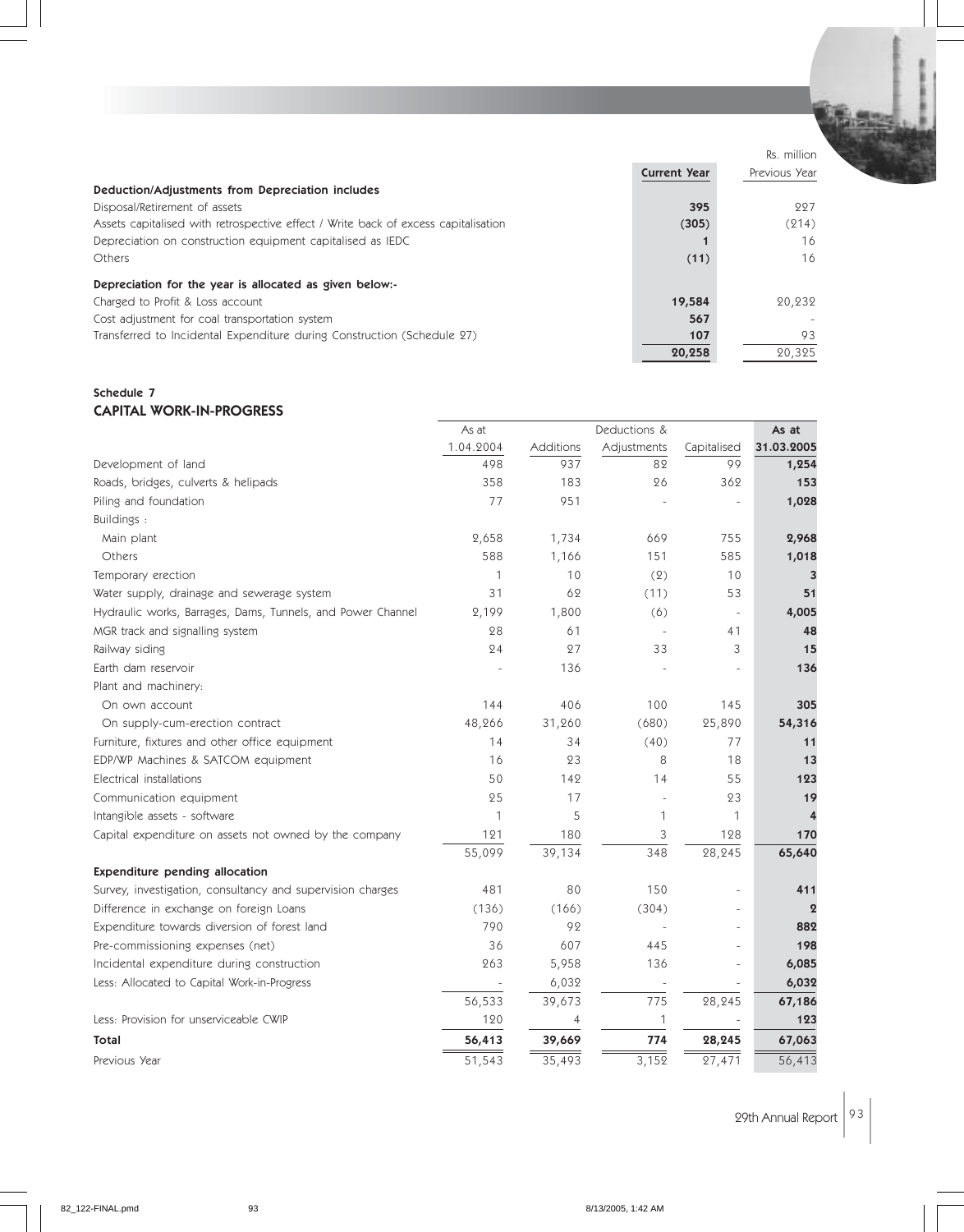

### Schedule 8 **CONSTRUCTION STORES AND ADVANCES CONSTRUCTION STORES AND ADVANCES**

|                                                                       | 31.03.2005 | 31.03.2004 |
|-----------------------------------------------------------------------|------------|------------|
| <b>CONSTRUCTION STORES *</b>                                          |            |            |
| (At cost)                                                             |            |            |
| Steel                                                                 | 3,465      | 1,519      |
| Cement                                                                | 96         | 70         |
| Others                                                                | 7,020      | 4,811      |
|                                                                       | 10,581     | 6,400      |
| Less: Provision for shortages                                         | 19         | 18         |
|                                                                       | 10,562     | 6,382      |
|                                                                       |            |            |
| ADVANCES FOR CAPITAL EXPENDITURE                                      |            |            |
| Secured                                                               | 93         | 35         |
| Unsecured, considered good                                            |            |            |
| - Covered by bank guarantees                                          | 17,289     | 9,352      |
| - Others                                                              | 4,278      | 2,771      |
| Considered doubtful                                                   | 53         | 56         |
|                                                                       | 21,713     | 12,214     |
| Less: Provision for bad & doubtful advances                           | 53         | 56         |
|                                                                       | 21,660     | 12,158     |
|                                                                       |            |            |
| Total                                                                 | 32,222     | 18,540     |
|                                                                       |            |            |
| * includes material in transit, under inspection and with contractors | 7,453      | 4,774      |

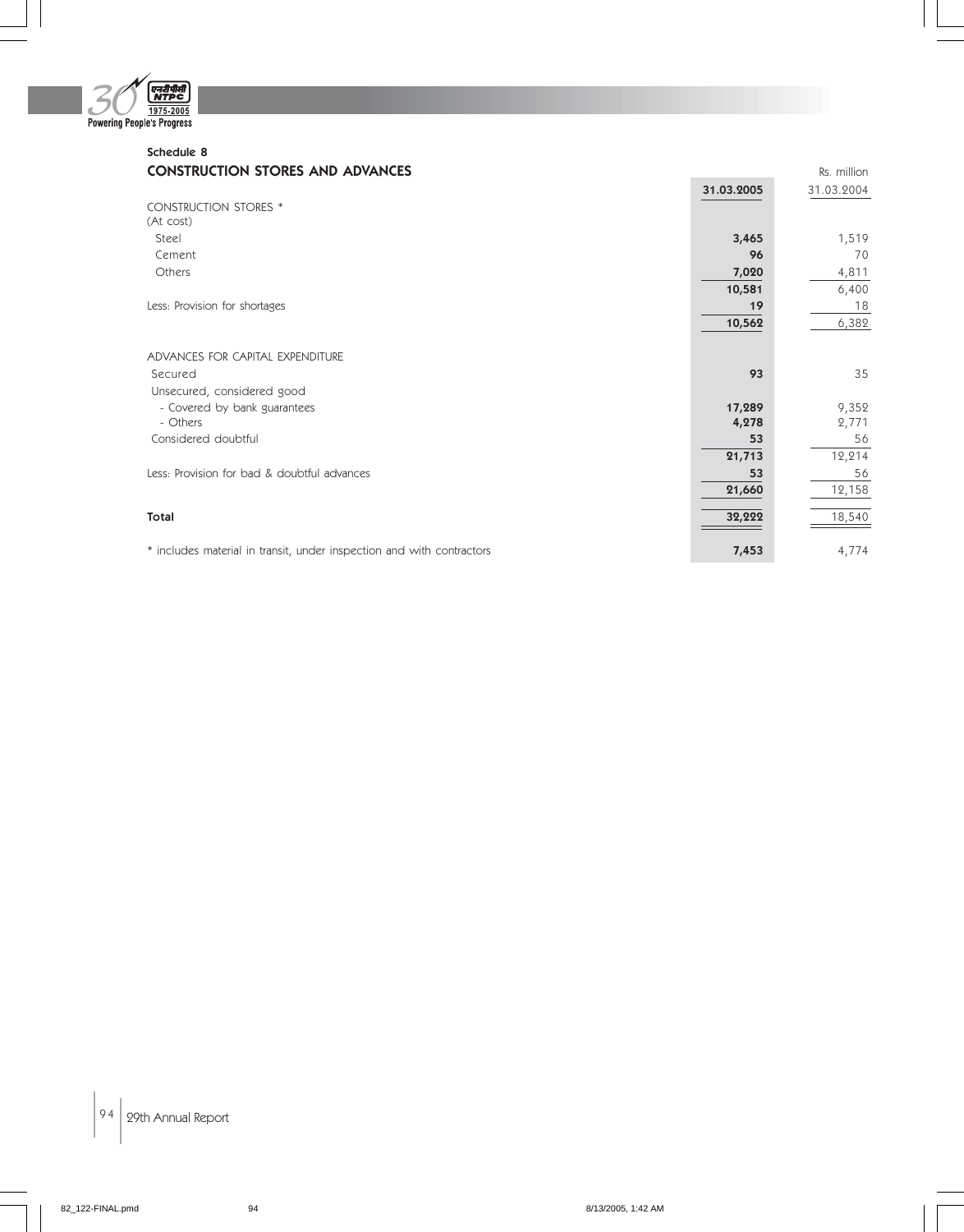# Schedule 9

|    | <b>INVESTMENTS</b>                                                                                                                     |                                  |                                                     |                | Rs. million |
|----|----------------------------------------------------------------------------------------------------------------------------------------|----------------------------------|-----------------------------------------------------|----------------|-------------|
|    |                                                                                                                                        | shares/bonds/<br>securities      | Number of Face value per<br>share/bond/<br>security | 31.03.2005     | 31.03.2004  |
|    |                                                                                                                                        | Current Year/<br>(Previous Year) | (Rs.)                                               |                |             |
| L. | LONG TERM (Trade - unless otherwise specified)                                                                                         |                                  |                                                     |                |             |
|    | A) Quoted                                                                                                                              |                                  |                                                     |                |             |
|    | a) Government of India Dated Securities (Non-Trade)                                                                                    | 45500000                         | 100                                                 | 5,102          |             |
|    | (Balance of unutilised monies raised by issue of shares,<br>previous year NIL)                                                         | (0)                              |                                                     |                |             |
|    | b) Trust Securities                                                                                                                    |                                  |                                                     |                |             |
|    | 6.60% UTI - ARS NCB Tax-Free Bonds, 2009 (b)                                                                                           | 2171332<br>(0)                   | 100                                                 | 230            |             |
|    | 6.75% UTI - NCB Tax-Free Bonds, 2008 (b)                                                                                               | 110481<br>(0)                    | 100                                                 | 11             |             |
|    | c) Bonds                                                                                                                               |                                  |                                                     |                |             |
|    | 7.75% IRFC Non Taxable Bonds (Series XXVII), 2011 (b)                                                                                  | 135<br>(0)                       | 1000000                                             | 160            |             |
|    | 8.50% Housing and Urban Development Corporation Limited<br>(HUDCO) Gujarat Punar Nirman Tax-Free Bonds Series 1A, 2007 (b)             | 177<br>(0)                       | 500000                                              | 98             |             |
|    | 10.40% Power Finance Corporation Ltd.<br>Unsecured Tax-Free Bonds 1998 (Series I), 2008 (b)                                            | 872<br>(0)                       | 100000                                              | 105            |             |
|    | Nuclear Power Corporation of India Ltd.<br>4.75% Secured Non-Convertible Bonds (LOA),<br>Series XXIV, 2019 (b)                         | 7<br>(0)                         | 1000000                                             | $\overline{7}$ |             |
|    | Nuclear Power Corporation of India Ltd.<br>10.40% Tax-Free Secured Non-Convertible Bonds,<br>Series XI A2, 2007 (b)                    | 1771<br>(0)                      | 100000                                              | 198            |             |
|    | Nuclear Power Corporation of India Ltd.<br>10.50% Tax-Free Secured Redeemable Non-Convertible Bonds,<br>Series XII (LOA), 2013 (b)     | 138<br>(0)                       | 100000                                              | 15             |             |
|    | 9.50% National Textile Corporation Limited<br>Tax-Free Non-Convertible Bonds, 2006 (b)                                                 | 3436<br>(0)                      | 100000                                              | 377            |             |
|    | NABARD - 5.00%, Unsecured,<br>Non-Convertible Tax-Free Bonds, 2008 -Series IV G (b)                                                    | 15597<br>(18500)                 | 10000                                               | 158            | 192         |
|    | Nuclear Power Corporation of India Ltd.<br>Bonds - 8.25% Tax-Free Secured Redeemable<br>NCB SR-15 (LOA), 06.01.2016 (b)                | 1561<br>(0)                      | 100000                                              | 172            |             |
|    | Nuclear Power Corporation of India Ltd.<br>Bonds - 8.20% Tax- Free Secured Redeemable<br>NCB SR-18 (LOA), 20.02.2012 (b)               | 1113<br>(0)                      | 100000                                              | 119            |             |
|    | 5.15 % Non Priority Sector Tax-Free Housing and<br>Urban Development Corporation Limited (HUDCO) Bonds<br>Series XXXIV, 31.03.2014 (b) | 286<br>(350)                     | 1000000                                             | 286            | 350\$       |
|    | d) Equity Shares in Joint Venture Companies                                                                                            |                                  |                                                     |                |             |
|    | PTC India Ltd.                                                                                                                         | 12000000<br>(12000000)           | 10                                                  | 120            | 120\$       |
|    | Sub Total (A)                                                                                                                          |                                  |                                                     | 7,158          | 662         |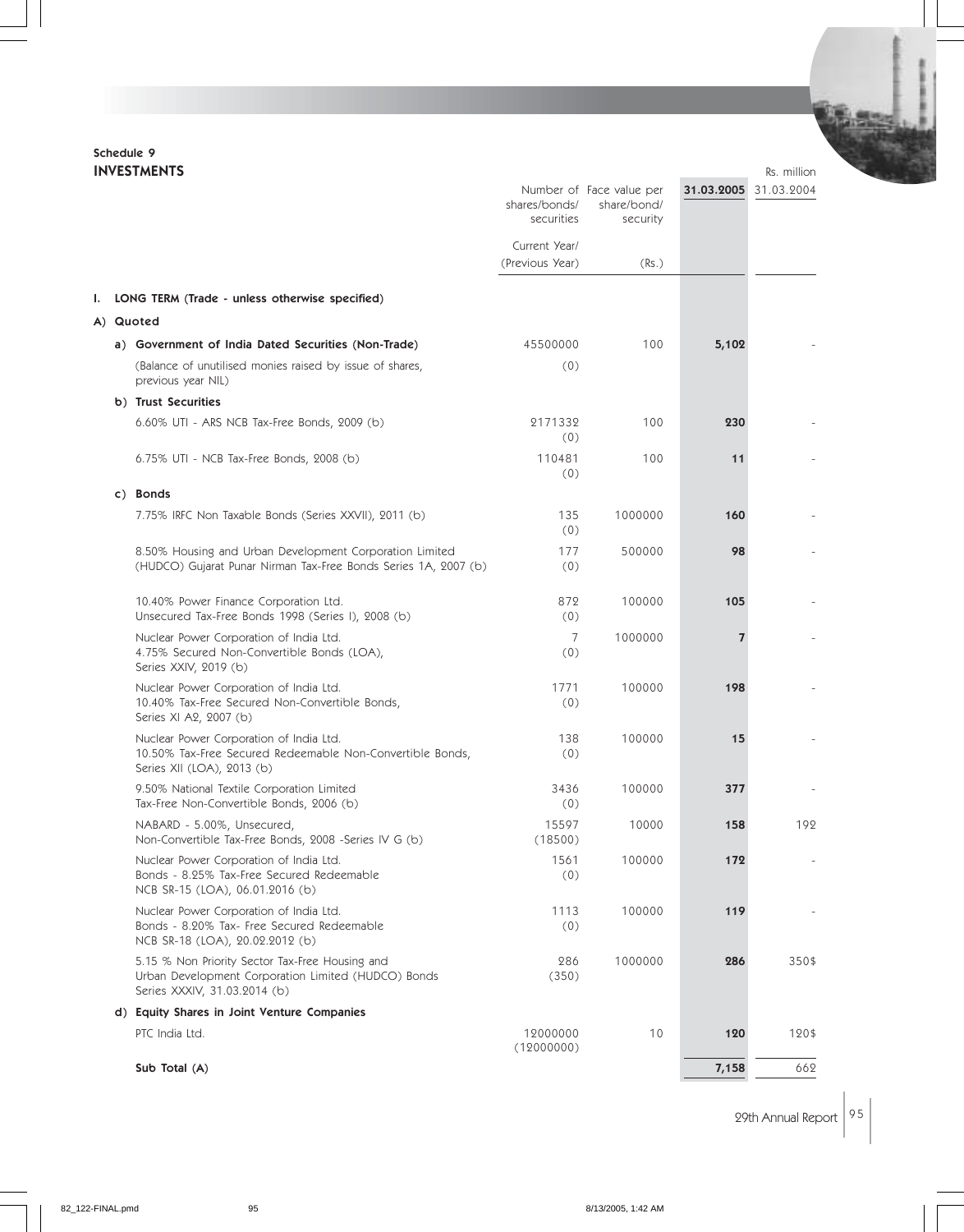

|    |                                                                            | shares/bonds/<br>securities      | Number of Face value per<br>share/bond/<br>security |        | 31.03.2005 31.03.2004 |
|----|----------------------------------------------------------------------------|----------------------------------|-----------------------------------------------------|--------|-----------------------|
|    |                                                                            | Current Year/<br>(Previous Year) | (Rs.)                                               |        |                       |
|    | B) Unquoted                                                                |                                  |                                                     |        |                       |
|    | a) Bonds                                                                   |                                  |                                                     |        |                       |
| i) | 8.50 % Tax-Free State Government<br>Special Bonds of the Government of (a) |                                  |                                                     |        |                       |
|    | Andhra Pradesh                                                             | 12606500<br>(12606500)           | 1,000                                               | 12,607 | 12,607                |
|    | Assam                                                                      | 514640<br>(514640)               | 1,000                                               | 515    | 515                   |
|    | Bihar                                                                      | 14666600<br>(14666600)           | 1,000                                               | 14,667 | 14,667                |
|    | Chattisgarh                                                                | 4832200<br>(4832200)             | 1,000                                               | 4,832  | 4,832                 |
|    | Gujarat                                                                    | 8372400<br>(8372400)             | 1,000                                               | 8,372  | 8,372                 |
|    | Haryana                                                                    | 10750000<br>(10750000)           | 1,000                                               | 10,750 | 10,750                |
|    | Himachal Pradesh                                                           | 333880<br>(333880)               | 1,000                                               | 334    | 334                   |
|    | Jammu and Kashmir                                                          | 3673600<br>(3673600)             | 1,000                                               | 3,674  | 3,674                 |
|    | Karnataka                                                                  | 1966100<br>(1966100)             | 1,000                                               | 1,966  | 1,966                 |
|    | Kerala                                                                     | 10024000<br>(10024000)           | 1,000                                               | 10,024 | 10,024                |
|    | Madhya Pradesh                                                             | 8308400<br>(8308400)             | 1,000                                               | 8,308  | 8,308                 |
|    | Maharashtra                                                                | 3814000<br>(3814000)             | 1,000                                               | 3,814  | 3,814                 |
|    | Orissa                                                                     | 11028740<br>(11028740)           | 1,000                                               | 11,029 | 11,029                |
|    | Punjab                                                                     | 3462300<br>(3462300)             | 1,000                                               | 3,462  | 3,462                 |
|    | Rajasthan                                                                  | 2900000<br>(2900000)             | 1,000                                               | 2,900  | 2,900                 |
|    | Sikkim                                                                     | 341960<br>(341960)               | 1,000                                               | 342    | 342                   |
|    | Tamil Nadu                                                                 | 4650660<br>(4650660)             | 1,000                                               | 4,651  | 4,651                 |
|    | Uttar Pradesh                                                              | 39899000<br>(39899000)           | 1,000                                               | 39,899 | 39,899                |
|    | Uttaranchal                                                                | 3996500<br>(3996500)             | 1,000                                               | 3,996  | 3,996                 |
|    | West Bengal                                                                | 11742480<br>(11742480)           | 1,000                                               | 11,742 | 11,742                |
|    | Jharkhand                                                                  | 6222716<br>(6222716)             | 1,000                                               | 6,223  | 6,223                 |

Rs. million

 $\Big|$  96  $\Big|$  29th Annual Report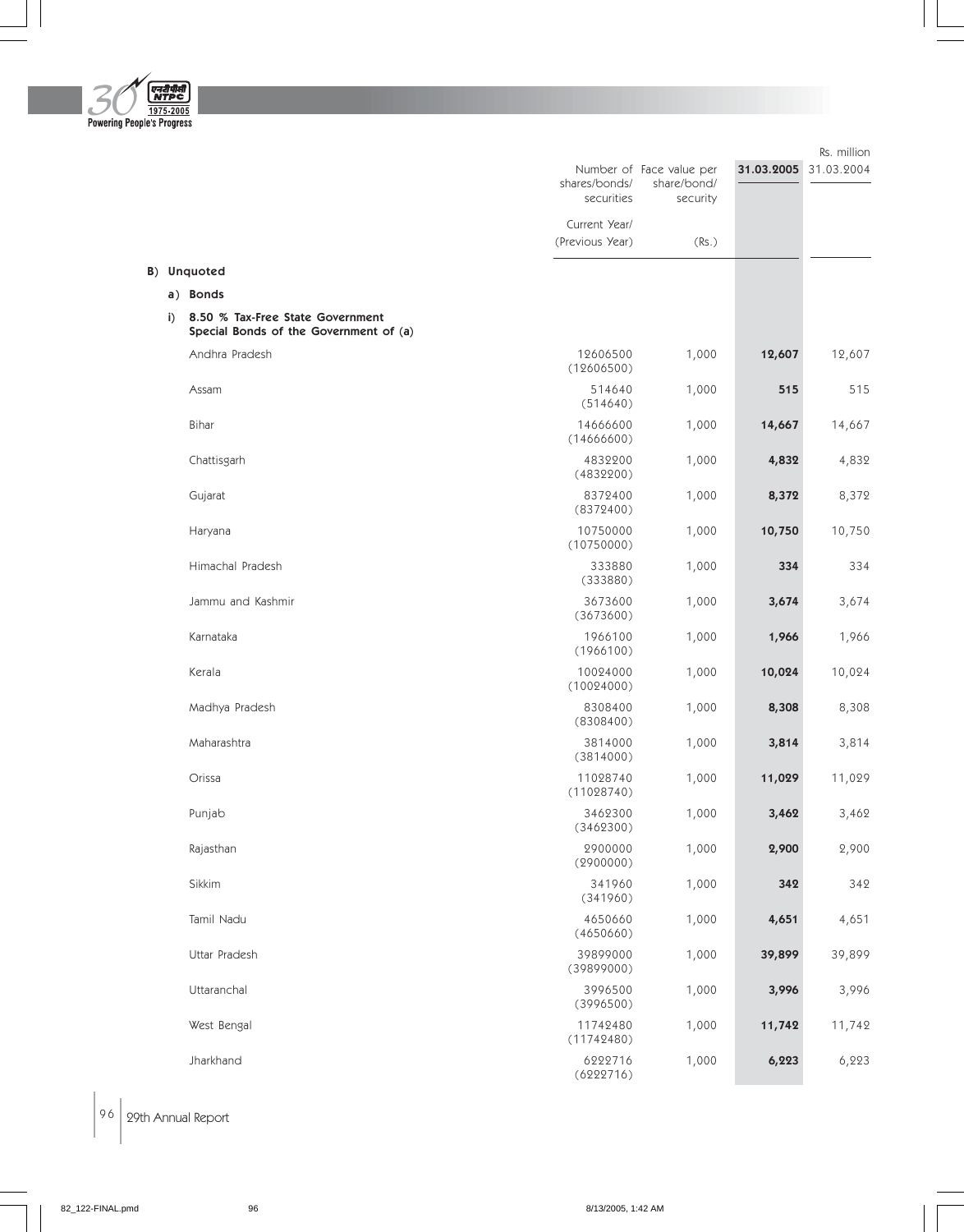Rs. million

|     |                                                                                                                                                   | shares/bonds/<br>securities      | Number of Face value per<br>share/bond/<br>security | 31.03.2005 31.03.2004 |         |
|-----|---------------------------------------------------------------------------------------------------------------------------------------------------|----------------------------------|-----------------------------------------------------|-----------------------|---------|
|     |                                                                                                                                                   | Current Year/<br>(Previous Year) | (Rs.)                                               |                       |         |
| ii) | <b>Other Bonds</b>                                                                                                                                |                                  |                                                     |                       |         |
|     | 12.50 % Secured Non-Convertible Redeemable<br>Western Electricity Supply Company (WESCO) Bonds,<br>Series - I/2000, 2007                          | 10300<br>(10300)                 | 100000                                              | 1,030                 | 1,030   |
|     | 12.50 % Secured Non-Convertible Redeemable<br>North Eastern Electricity Supply Company (NESCO) Bonds,<br>Series - I/2000, 2007                    | 16700<br>(16700)                 | 100000                                              | 1,670                 | 1,670   |
|     | 12.50 % Secured Non-Convertible Redeemable<br>Southern Electricity Supply Company (SOUTHCO) Bonds,<br>Series - I/2000, 2007                       | 13000<br>(13000)                 | 100000                                              | 1,300                 | 1,300   |
|     | 10.00 % Secured Redeemable Non-Convertible<br>Non-Cumulative Grid Corporation of Orissa(GRIDCO) Power Bonds,<br>Series-1/2003 - 11/02, 31.03.2005 | 34285<br>(34285)                 | 100000                                              | 3,428                 | 3,428   |
|     | 7.90 % Secured PSU Bonds SR-VIII - North Eastern<br>Electric Power Corporation Limited (NEEPCO) Bonds, 2010 (b)                                   | 281<br>(152)                     | 1000000                                             | 295                   | 163     |
|     | 6.00 % IREDA (Tax-Free) Bonds (Series X), 2013 (b)                                                                                                | 48235<br>(0)                     | 1000                                                | 51                    |         |
|     | 5.50 % IREDA (Tax-Free) Bonds (Series XI), 2013 (b)                                                                                               | 38445<br>(0)                     | 1000                                                | 40                    |         |
|     | 8.75 % IREDA (Tax-Free) Bonds (Series IX), 2008 (b)                                                                                               | 42175<br>(0)                     | 1000                                                | 46                    |         |
|     | b) Equity Shares in Joint Venture Companies                                                                                                       |                                  |                                                     |                       |         |
|     | Utility Powertech Ltd.                                                                                                                            | 1000000<br>(1000000)             | 10                                                  | 10                    | 10      |
|     | NTPC-Alstom Power Services Private Limited                                                                                                        | 3000000<br>(3000000)             | 10                                                  | 30                    | 30      |
|     | NTPC-SAIL Power Company Private Limited                                                                                                           | 58650050<br>(58650050)           | 10                                                  | 587                   | 587     |
|     | Bhilai Electric Supply Company Private Limited                                                                                                    | 56600000<br>(16600000)           | 10                                                  | 566                   | 166     |
|     | NTPC-Tamil Nadu Energy Company Limited                                                                                                            | 500000<br>(500000)               | 10                                                  | 5                     | 5       |
|     | c) Equity Shares in Subsidiary Companies                                                                                                          |                                  |                                                     |                       |         |
|     | Pipavav Power Development Company Limited                                                                                                         | 365000<br>(365000)               | 10                                                  |                       | 4       |
|     | NTPC Electric Supply Company Limited<br>*(current year Rs. 8,09,100/-, previous year Rs.8,09,100/-)                                               | 80910<br>(80910)                 | 10                                                  |                       | $\ast$  |
|     | NTPC Vidyut Vyapar Nigam Limited                                                                                                                  | 20000000<br>(20000000)           | 10                                                  | 200                   | 200     |
|     | NTPC Hydro Limited                                                                                                                                | 4562110<br>(1654810)             | 10                                                  | 46                    | 17      |
|     | Share application money pending allotment in NTPC Hydro Limited                                                                                   |                                  |                                                     | $\boldsymbol{2}$      | 1       |
|     | d) Shares in Cooperative Societies                                                                                                                |                                  |                                                     | ß                     | ß       |
|     | Sub Total (B)                                                                                                                                     |                                  |                                                     | 173,417               | 172,718 |
|     | Sub Total (1)                                                                                                                                     |                                  |                                                     | 180,575               | 173,380 |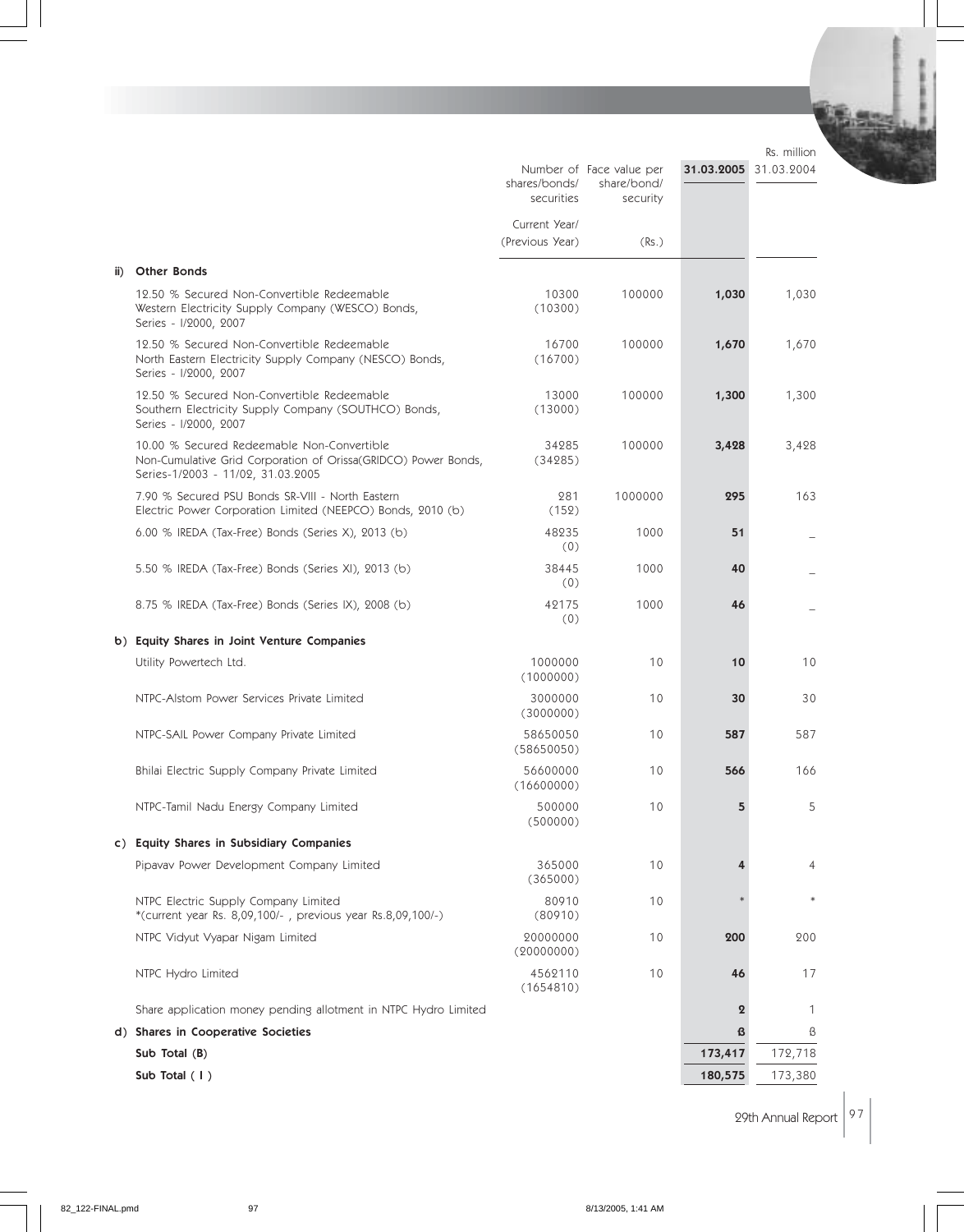

|                                                                                                                                                                                                                           |                                  | Number of Face value per | 31.03.2005 | Rs. million<br>31.03.2004 |
|---------------------------------------------------------------------------------------------------------------------------------------------------------------------------------------------------------------------------|----------------------------------|--------------------------|------------|---------------------------|
|                                                                                                                                                                                                                           | shares/bonds/<br>securities      | share/bond/<br>security  |            |                           |
|                                                                                                                                                                                                                           | Current Year/<br>(Previous Year) | (Rs.)                    |            |                           |
| II. CURRENT (Non-Trade-Quoted)                                                                                                                                                                                            |                                  |                          |            |                           |
| Government of India Treasury Bills                                                                                                                                                                                        | 277902500<br>(0)                 | 100                      | 27,079     |                           |
| Government of India Dated Securities                                                                                                                                                                                      | 3177320<br>(0)                   | 100                      | 323        |                           |
| Sub Total (II)                                                                                                                                                                                                            |                                  |                          | 27,402     |                           |
| Total $(1 +   )$                                                                                                                                                                                                          |                                  |                          | 207,977    | 173,380                   |
| <b>Quoted Investments</b>                                                                                                                                                                                                 |                                  |                          |            |                           |
| <b>Book Value</b>                                                                                                                                                                                                         |                                  |                          | 34,560     | 192                       |
| Market Value                                                                                                                                                                                                              |                                  |                          | 35,249     | 192                       |
| <b>Unquoted Investments</b>                                                                                                                                                                                               |                                  |                          |            |                           |
| <b>Book Value</b>                                                                                                                                                                                                         |                                  |                          | 173,417    | 173,188                   |
| During the year the following current investments were purchased and realised on maturity                                                                                                                                 |                                  |                          |            |                           |
| Government of India Treasury Bills (at cost)                                                                                                                                                                              |                                  |                          | 3,432      |                           |
| (a) Includes bonds of <b>Rs. 32,821 million</b> (previous year NIL) permitted<br>for transfer/trading by Reserve Bank of India. Balance can be transferred/<br>traded subject to prior approval of Reserve Bank of India. |                                  |                          |            |                           |
| (b) Development Surcharge Fund Investments                                                                                                                                                                                |                                  |                          |            |                           |
| Unquoted in previous year<br>\$                                                                                                                                                                                           |                                  |                          |            |                           |
|                                                                                                                                                                                                                           |                                  |                          | Rs.        | Rs.                       |
| Shares in Co-operative societies (unquoted)<br>ß                                                                                                                                                                          |                                  |                          |            |                           |
| NTPC Employees Consumers and Thrift Co-operative Society Ltd. Korba                                                                                                                                                       | 500<br>(500)                     | 10                       | 5,000      | 5,000                     |
| NTPC Employees Consumers and Thrift Cooperative Society Ltd. Ramagundam                                                                                                                                                   | 250<br>(250)                     | 10                       | 2,500      | 2,500                     |
| NTPC Employees Consumers Cooperative Society Ltd. Farakka                                                                                                                                                                 | 500<br>(500)                     | 10                       | 5,000      | 5,000                     |
| NTPC Employees Consumers Cooperative Society Ltd. Vindhyachal                                                                                                                                                             | 108<br>(108)                     | 25                       | 2,700      | 2,700                     |
| NTPC Employees Consumers Cooperative Society Ltd. Anta                                                                                                                                                                    | 500<br>(500)                     | $10$                     | 5,000      | 5,000                     |
| NTPC Employees Consumers Cooperative Society Ltd. Kawas                                                                                                                                                                   | 500<br>(500)                     | 10                       | 5,000      | 5,000                     |
| NTPC Employees Consumers Cooperative Society Ltd. Kaniha                                                                                                                                                                  | 250<br>(250)                     | 20                       | 5,000      | 5,000                     |
|                                                                                                                                                                                                                           |                                  |                          | 30,200     | 30,200                    |

 $\Big|$  98  $\Big|$  29th Annual Report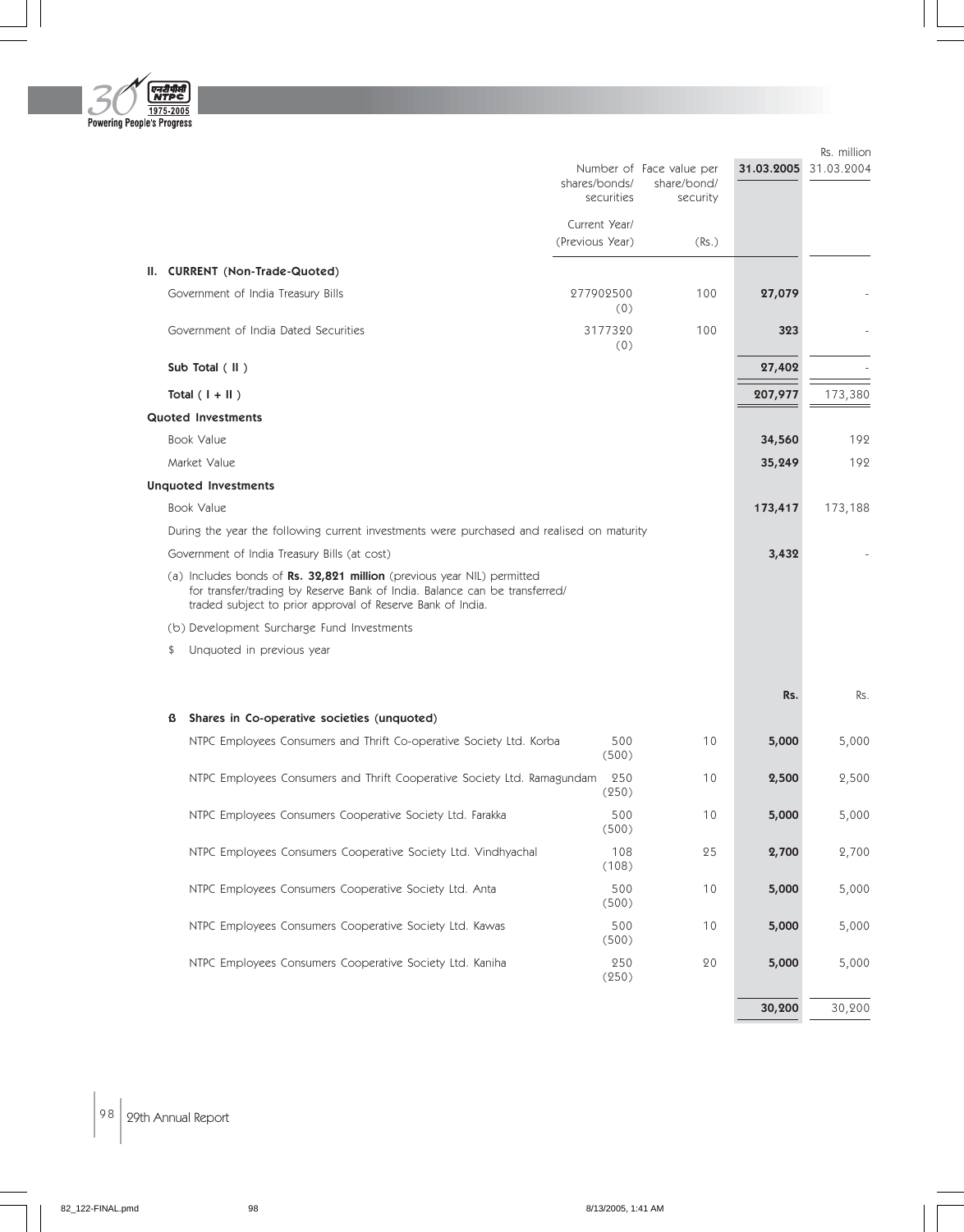#### Schedule 10 INVENTORIES

|                                             |            | Rs. million |
|---------------------------------------------|------------|-------------|
|                                             | 31.03.2005 | 31.03.2004  |
| (Valuation as per Accounting Policy No. 7)  |            |             |
| Components and spares                       | 11,869     | 11,742      |
| Loose tools                                 | 41         | 47          |
| Coal                                        | 3,115      | 3,337       |
| Fuel Oil                                    | 823        | 578         |
| Naphtha                                     | 645        | 492         |
| Chemicals & consumables                     | 670        | 661         |
| Others                                      | 751        | 652         |
| Steel scrap                                 | 59         | 44          |
|                                             | 17,973     | 17,553      |
| Less: Provision for shortages               | 24         | 26          |
| Provision for obsolete/ unserviceable items | 172        | 147         |
|                                             | 17,777     | 17,380      |
| Inventories include stores in transit       | 684        | 681         |

#### Schedule 11 SUNDRY DEBTORS

| - Unsecured, considered good<br>3,644<br>7,866<br>- Considered doubtful<br>14,287<br>8,360<br>17,931<br>16,226<br>Other debts<br>1,055<br>- Unsecured, considered good<br>5,881<br>- Considered doubtful<br>1,055<br>5,881<br>18,986<br>22,107<br>Less: Provision for bad & doubtful debts<br>14,287<br>8,360<br>4,699<br>13,747 | Debts outstanding over six months |  |
|----------------------------------------------------------------------------------------------------------------------------------------------------------------------------------------------------------------------------------------------------------------------------------------------------------------------------------|-----------------------------------|--|
|                                                                                                                                                                                                                                                                                                                                  |                                   |  |
|                                                                                                                                                                                                                                                                                                                                  |                                   |  |
|                                                                                                                                                                                                                                                                                                                                  |                                   |  |
|                                                                                                                                                                                                                                                                                                                                  |                                   |  |
|                                                                                                                                                                                                                                                                                                                                  |                                   |  |
|                                                                                                                                                                                                                                                                                                                                  |                                   |  |
|                                                                                                                                                                                                                                                                                                                                  |                                   |  |
|                                                                                                                                                                                                                                                                                                                                  |                                   |  |
|                                                                                                                                                                                                                                                                                                                                  |                                   |  |
|                                                                                                                                                                                                                                                                                                                                  |                                   |  |

#### Schedule 12 CASH & BANK BALANCES

| Cash on hand (includes cheques, drafts, stamps on hand of Rs.1,566 million,<br>Previous year Rs.3,653 million) | 1,569  | 3,657 |
|----------------------------------------------------------------------------------------------------------------|--------|-------|
| Remittances in transit                                                                                         | 50     | 409   |
| Balance with Reserve Bank of India earmarked for fixed deposits from public                                    | 308    | 308   |
| Balances with scheduled banks (a)                                                                              |        |       |
| - Current Account (b)                                                                                          | 1,746  | 1,651 |
| - Term Deposit Account (c)(d)                                                                                  | 57,050 | 10    |
| Balance with other banks                                                                                       |        |       |
| - Call Deposit Account                                                                                         | 60     | 56    |
| West Merchant Bank Limited, London                                                                             |        |       |
| (maximum amount outstanding at any time during                                                                 |        |       |
| the year <b>Rs.60 million</b> , Previous year Rs.56 million)                                                   |        |       |
|                                                                                                                | 60,783 | 6,091 |

(a) Includes Rs. \* (Previous year Rs.317 million) in respect of Development Surcharge.

(b) Includes Rs. 37 million of Unclaimed Dividend (Previous year NIL)

(c) Rs. 11 million (Previous year Rs.10 million) deposited as security with Government authorities/as per court orders.

(d) Includes Rs.11,316 million as balance of unutilised monies raised by issue of shares. (Previous year NIL)

(\* Rs. 4,32,570/-)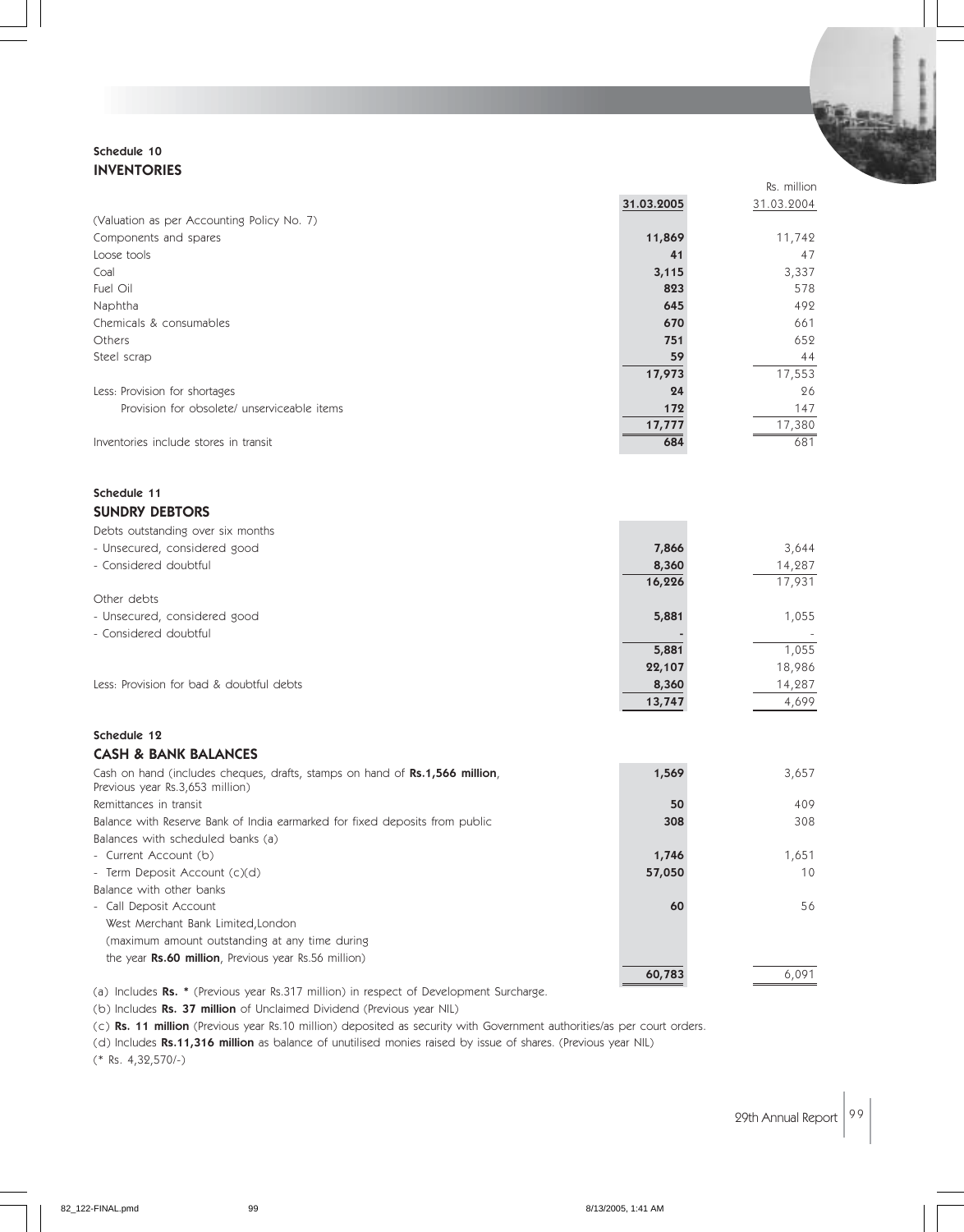

#### Schedule 13 **OTHER CURRENT ASSETS Reserves And Set Allient Structure and Set Allient Structure and Reserves And Rs. million**

|                                                                  | 31.03.2005       | 31.03.2004   |
|------------------------------------------------------------------|------------------|--------------|
| Interest accrued on bonds                                        | 8,640            | 19,239       |
| Public deposit account with Government of India                  |                  | 57,510       |
| Interest accrued thereon                                         |                  | 2,750        |
| Interest on Government of India Dated Securities                 | 137              |              |
| Others                                                           | 937              | 520          |
|                                                                  | 9,714            | 80,019       |
| Schedule 14<br><b>LOANS AND ADVANCES</b>                         |                  |              |
|                                                                  |                  |              |
| <b>LOANS</b>                                                     |                  |              |
| Employees (including accrued interest)<br>- Secured              |                  | 4,616        |
| - Unsecured, considered good                                     | 4,728<br>1,050   | 1,238        |
| - Considered doubtful                                            | $\bf{2}$         | 1            |
| Government of India (for transfer of transmission systems)       |                  |              |
| - Unsecured, considered good                                     | 722              | 1,043        |
| Loan to State Government in settlement of dues from customers    |                  |              |
| - Unsecured, considered good                                     | 9,573            | 10,603       |
| Others                                                           |                  |              |
| - Secured                                                        | 549              | 304          |
| - Unsecured, considered good                                     | 206              | 207          |
| <b>ADVANCES</b>                                                  |                  |              |
| (recoverable in cash or kind for value to be received)           |                  |              |
| Subsidiary Companies                                             |                  |              |
| - Unsecured, considered good                                     | 146              | 94           |
| Contractors & suppliers, including material issued on loan       |                  |              |
| - Secured                                                        | $\boldsymbol{2}$ | 1            |
| - Unsecured, considered good                                     | 547              | 317          |
| - Considered doubtful                                            | 3                | $\mathbf{2}$ |
| Employees (including imprest)                                    |                  |              |
| - Unsecured, considered good                                     | 68               | 64           |
| - Considered doubtful                                            | 1                | 1            |
| Others                                                           |                  |              |
| - Unsecured, considered good                                     | 776              | 920          |
| - Considered doubtful                                            | 27               | 19,412       |
| <b>CLAIMS</b>                                                    | 18,400           |              |
| Claims recoverable                                               |                  |              |
| - Unsecured, considered good                                     | 1,010            | 812          |
| - Considered doubtful                                            | 34               | 37           |
| Development Surcharge Recoverable                                |                  |              |
| - Unsecured, considered good                                     |                  | 2,762        |
| Less: Provision for bad and doubtful loans, advances and claims  | 67               | 42           |
|                                                                  | 19,377           | 22,981       |
| <b>DEPOSITS</b>                                                  |                  |              |
| Deposits with customs, port trust and others @                   | 691              | 453          |
| Advance tax deposit & tax deducted at source                     | 18,590           | 5,393        |
| Less: Provision                                                  | 11,606           | 1,548        |
|                                                                  | 6,984            | 3,845        |
|                                                                  | 27,052           | 27,279       |
| @ Sales Tax deposited under protest with sales tax authorities   | 122              | 118          |
| Due from Directors & Officers of the company<br><b>Directors</b> |                  |              |
| <b>Officers</b>                                                  | 353              | 305          |
| Maximum Amount                                                   |                  |              |
| <b>Directors</b>                                                 | $\boldsymbol{2}$ | -1           |
| Officers                                                         | 438              | 346          |

## $\left| 100 \right|$  29th Annual Report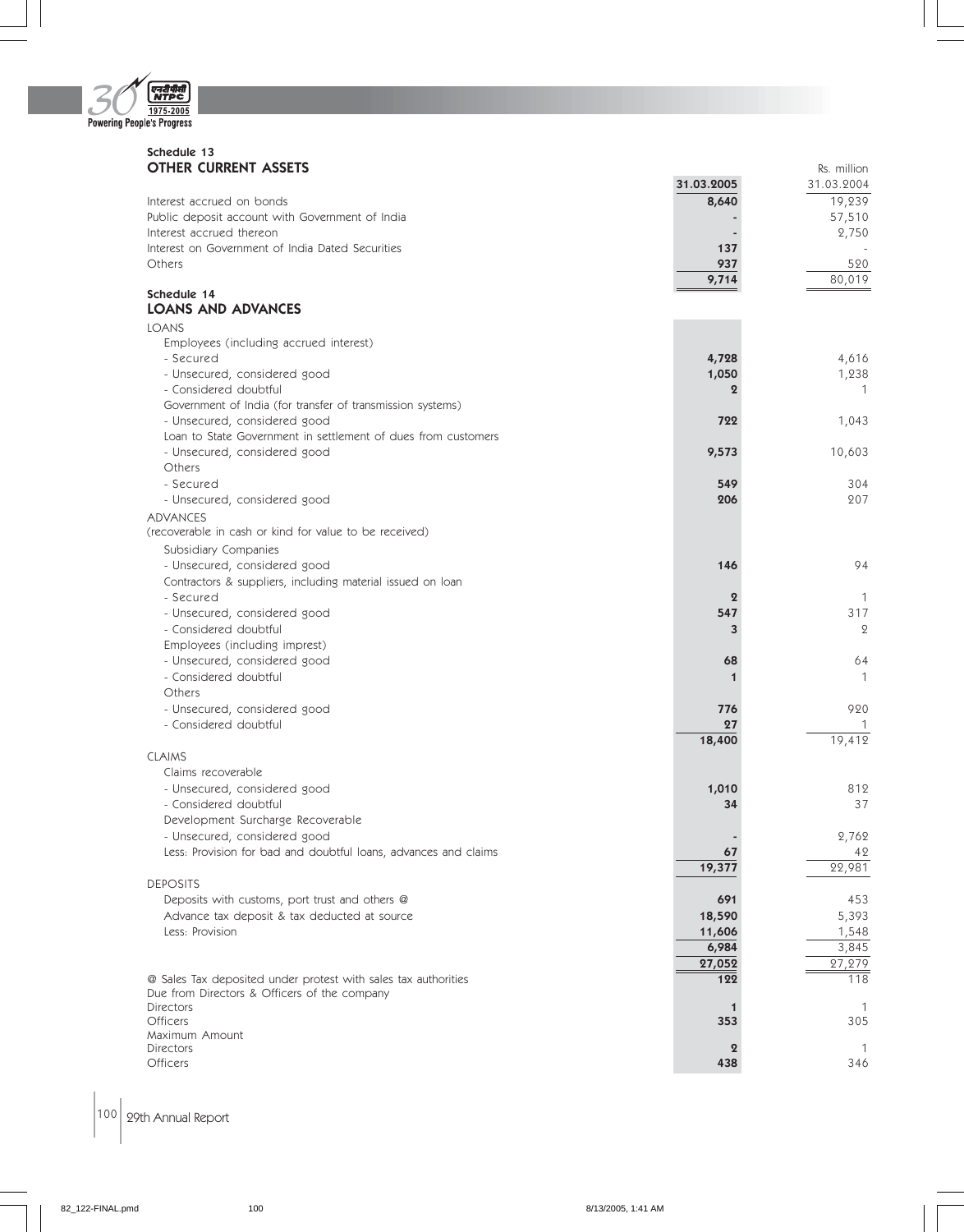#### Schedule 15 **CURRENT LIABILITIES** Reserves and the contract of the contract of the contract of the contract of the contract of the contract of the contract of the contract of the contract of the contract of the contract of the contrac

|                                                             | 31.03.2005 | 31.03.2004 |
|-------------------------------------------------------------|------------|------------|
| Sundry Creditors                                            |            |            |
| For capital expenditure                                     |            |            |
| - Small Scale Industrial Undertakings                       |            |            |
| - Others                                                    | 12,206     | 10,854     |
| For goods and services                                      |            |            |
| - Small Scale Industrial Undertakings                       | 14         | 9          |
| - Others                                                    | 11,588     | 12,772     |
| Deposits, retention money from contractors and others       | 9,483      | 8,445      |
| Less: Investments held as security                          | 113        | 91         |
|                                                             | 33,178     | 31,990     |
| Advances from customers and others                          | 14,431     | 30,676     |
| Investor Education and Protection Fund shall be credited by |            |            |
| - Unpaid matured Bonds                                      |            |            |
| - Interest accrued on unpaid matured deposits/bonds         |            |            |
| Other liabilities                                           | 2,989      | 892        |
| Unclaimed dividend (a)                                      | 37         |            |
| Interest Accrued but not due:                               |            |            |
| Loans from Government of India                              | 21         | 36         |
| Foreign currency loans/bonds                                | 300        | 360        |
| Term Ioans in Indian currency                               | 299        | 236        |
| <b>Bonds</b>                                                | 967        | 957        |
| Fixed deposits from public                                  | 82         | 95         |
|                                                             | 52,306     | 65,244     |

(a) No amount is due for payment to Investor Education and Protection Fund

## Schedule 16

| <b>PROVISIONS</b>                        |              | Rs. million  |
|------------------------------------------|--------------|--------------|
|                                          | 31.03.2005   | 31.03.2004   |
| Proposed dividend                        |              |              |
| As per last balance sheet                | 10,823       | 3,080        |
| Additions during the year                | 9,895        | 10,823       |
| Amounts used during the year             | 10,823       | 3,080        |
|                                          | 9,895        | 10,823       |
| Tax on proposed dividend                 |              |              |
| As per last balance sheet                | 1,387        | 395          |
| Additions during the year                | 1,388        | 1,387        |
| Amounts used during the year             | 1,387        | 395          |
|                                          | 1,388        | 1,387        |
| Retirement benefits                      |              |              |
| As per last balance sheet                | 3,193        | 2,419<br>813 |
| Additions during the year                | 1,095<br>421 | 39           |
| Amounts used during the year             | 3,867        | 3,193        |
| Tariff adjustment                        |              |              |
| As per last balance sheet                | 286          | 3,926        |
| Additions during the year                |              |              |
| Amounts reversed during the year         | 286          | 3,640        |
|                                          |              | 286          |
| Interest/ Interest differential on bonds |              |              |
| As per last balance sheet                |              | 1,702        |
| Amounts reversed during the year         |              | 1,702        |
|                                          |              |              |
| Others                                   |              |              |
| As per last balance sheet                | 8            | 126          |
| Additions during the year                |              |              |
| Amounts used during the year             |              | 113          |
| Amounts reversed during the year         |              | 6            |
|                                          | 11           | 8            |
|                                          | 15,161       | 15,697       |
|                                          |              |              |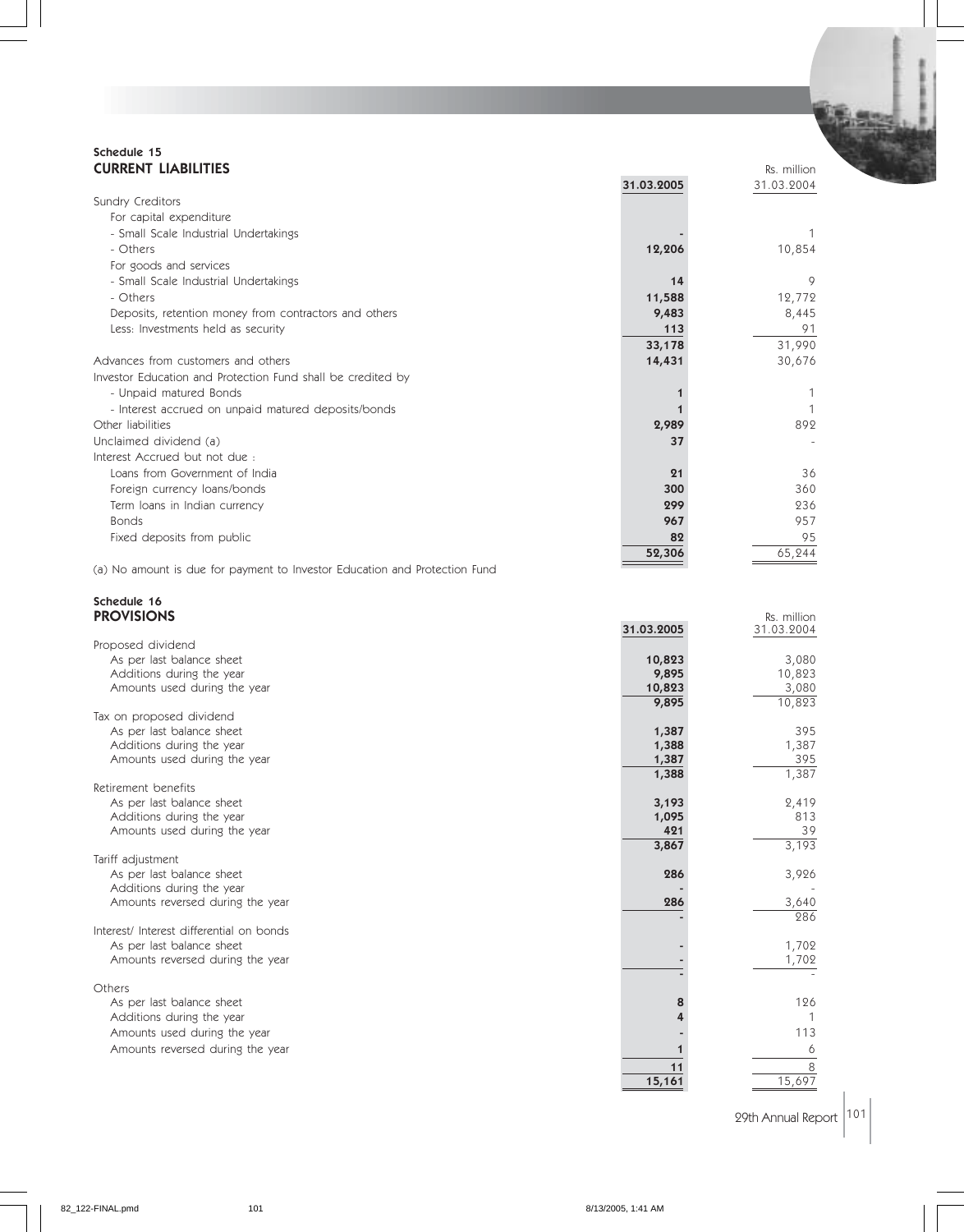

#### Schedule 17 MISCELLANEOUS EXPENDITURE (To the extent not written off or adjusted)

|                                          | 31.03.2005 | Rs. million<br>31.03.2004 |
|------------------------------------------|------------|---------------------------|
| Survey and investigation of new projects |            |                           |
| Balance as per last Balance Sheet        |            | 87                        |
| Less: Deductions / Adjustments           |            | 87                        |
|                                          |            |                           |
|                                          |            |                           |

### Schedule 18 CONTINGENT LIABILITIES

| Claims against the Company not acknowledged as debt in respect of: |        |        |
|--------------------------------------------------------------------|--------|--------|
| Capital works                                                      | 7,084  | 5,455  |
| Land compensation cases                                            | 5,508  | 10,314 |
| Others *                                                           | 5,805  | 2,438  |
| Disputed Income Tax demand                                         | 11     |        |
| Disputed Sales Tax demand                                          | 194    | 314    |
| Letters of Credit other than for capital expenditure               | 1,008  | 965    |
| Others                                                             | 58     | 22     |
|                                                                    | 19,668 | 19.508 |

(\* possible reimbursements Rs.36,702/- Previous year NIL)

## Schedule 19 SALES

|                                                                                                |                     | Rs. million   |
|------------------------------------------------------------------------------------------------|---------------------|---------------|
|                                                                                                | <b>Current Year</b> | Previous Year |
| Energy Sales (including Electricity Duty)                                                      | 228,526             | 190,930       |
| Less: Electricity Duty                                                                         | 1,674               | 1,432         |
| Less: Advance against Depreciation deferred                                                    | 1,791               | 1.342         |
| Add: Revenue recognised out of Advance against Depreciation                                    |                     | 22            |
|                                                                                                | 225,069             | 188,178       |
| Consultancy, project management and supervision fees (including turnkey construction projects) | 333                 | 313           |
|                                                                                                | 225,402             | 188,491       |

## Schedule 20 PROVISIONS WRITTEN BACK

| Doubtful debts                   | 5,927 | 5,957 |
|----------------------------------|-------|-------|
| Doubtful claims and advances     |       | 21    |
| Doubtful construction advances   |       | 5     |
| Adjustment in Tariff             | 286   | 3,640 |
| Shortages in construction stores |       | 9     |
| Shortages in stores              |       | 17    |
| Obsolescence in stores           |       |       |
| Others                           |       | 6     |
|                                  | 6,235 | 9,648 |

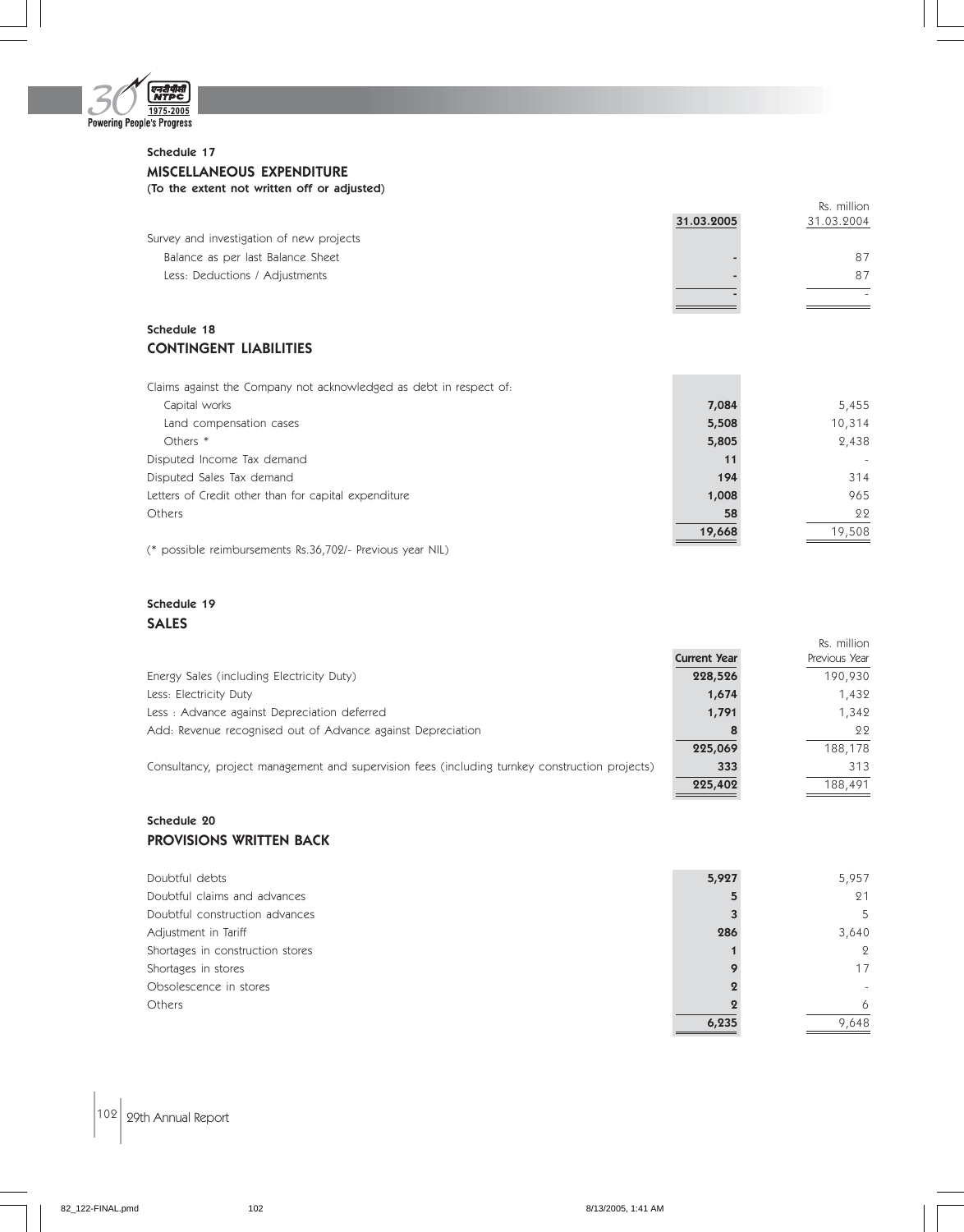## Schedule 21 **OTHER INCOME** Rs. million

|                                                                                            | <b>Current Year</b> | Previous Year  |
|--------------------------------------------------------------------------------------------|---------------------|----------------|
| Income from Long Term Investments                                                          |                     |                |
| <b>Trade</b>                                                                               |                     |                |
| Dividend from Subsidiaries                                                                 | 6                   |                |
| Dvidend from Joint Ventures                                                                | 111                 | 95             |
| Interest                                                                                   |                     |                |
| Government Securities (8.5% Tax Free Bonds issued by the State Governments)                | 13,949              | 34,854         |
| Other Bonds (Gross) (Tax deducted at source Rs.195 million, Previous year Rs. 213 million) | 843                 | 1,076          |
| Non-Trade                                                                                  |                     |                |
| Interest from Government of India Securities                                               | 156                 |                |
| Income from Current Investments                                                            |                     |                |
| Interest from Government of India Securities (Non-Trade)                                   | 6                   |                |
| Income on redemption of Government of India Securities (Non-Trade)                         | 37                  |                |
| Income from Others                                                                         |                     |                |
| Interest (Gross) (Tax deducted at source Rs. 76 million, Previous year Rs. 7 million)      |                     |                |
| Loan to State Government in settlement of dues from customers                              | 595                 | 2,253          |
| Public Deposit Account with Government of India                                            | 3,573               | 2,751          |
| Indian banks                                                                               | 1,065               | 59             |
| Foreign banks                                                                              | $\mathbf{2}$        | $\overline{2}$ |
| Employees' loans                                                                           | 259                 | 316            |
| Others                                                                                     | 152                 | 21             |
| Interest on Income Tax refunds                                                             |                     | 28             |
| Less: Refundable to customers                                                              |                     | 16             |
|                                                                                            |                     | 12             |
| Surcharge on late payment from customers                                                   | 2,460               | 22,641         |
| Hire charges for equipment                                                                 | 24                  | 10             |
| Profit on sale of fixed assets                                                             | 37                  | 47             |
| Miscellaneous income                                                                       | 1,359               | 1,055          |
|                                                                                            | 24,634              | 65,192         |
| Less: Adjustment for interest on bonds returned to issuers under Scheme                    |                     |                |
| for Settlement of SEB dues and on other bonds returned                                     |                     | 3,817          |
|                                                                                            | 24,634              | 61,375         |
| Less: Income transferred to Incidental expenditure during construction-Schedule 27 (E)     | 1,059               | 65             |
|                                                                                            | 23,575              | 61,310         |

#### Schedule 22 EMPLOYEES' REMUNERATION AND BENEFITS

| 7,407          | 7.102          |
|----------------|----------------|
| 841            | 1,078          |
| 1,723<br>9,971 | 1,430<br>9,610 |
| 1,136<br>8,835 | 775<br>8,835   |
|                |                |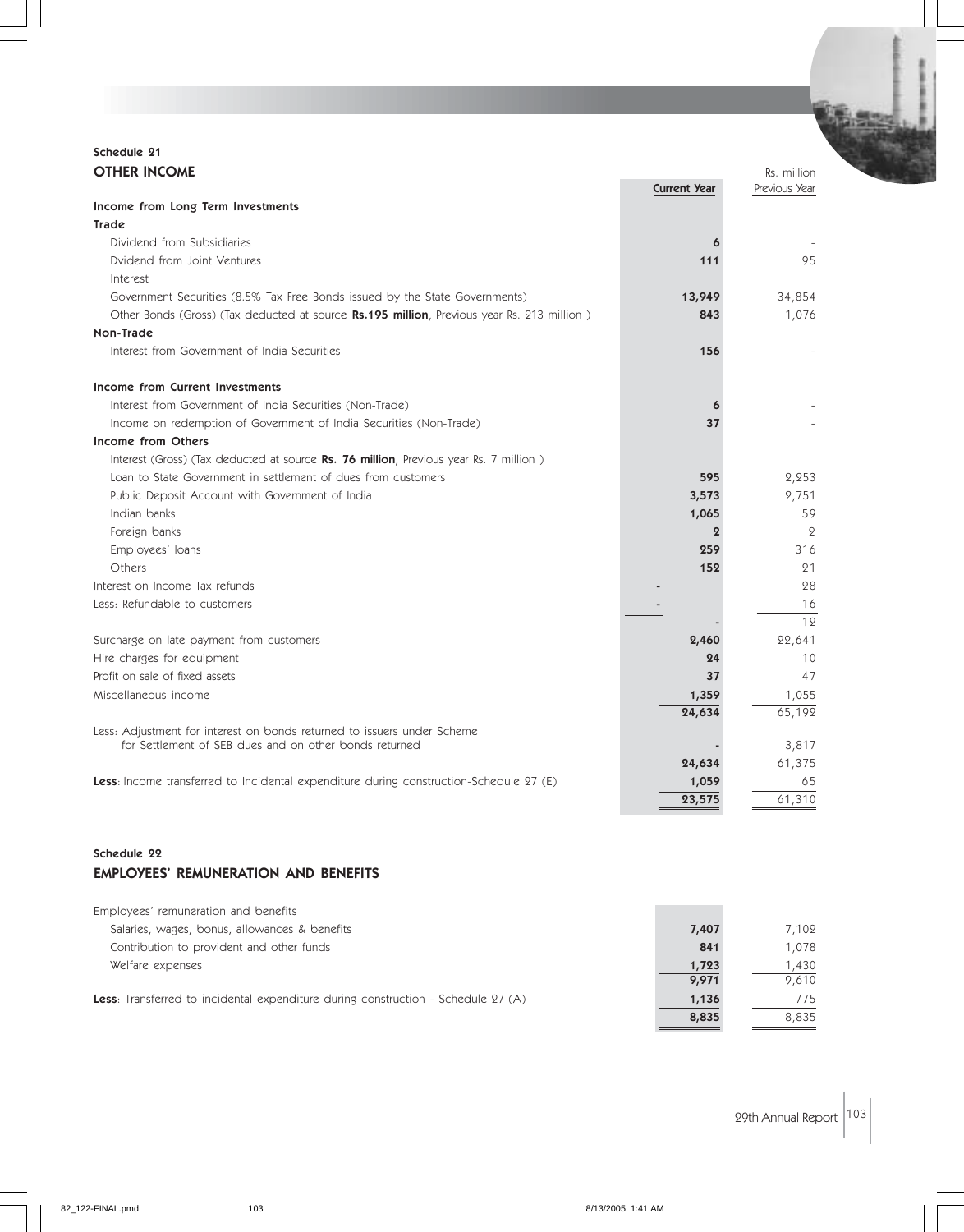

#### Schedule 23 **GENERATION, ADMINISTRATION & OTHER EXPENSES Reserves ADMINISTRATION & OTHER EXPENSES**

|                                                                                            |       | <b>Current Year</b> | Previous Year   |
|--------------------------------------------------------------------------------------------|-------|---------------------|-----------------|
| Power charges                                                                              | 436   |                     | 332             |
| Less: Recovered from contractors/employees                                                 | 72    |                     | 62              |
|                                                                                            |       | 364                 | 270             |
| Water charges                                                                              |       | 442                 | 422             |
| Stores consumed                                                                            |       | 179                 | 151             |
| Rent                                                                                       |       | 76                  | 67              |
| Repairs & Maintenance                                                                      |       |                     |                 |
| <b>Buildings</b>                                                                           |       | 568                 | 519             |
| Plant & Machinery                                                                          |       |                     |                 |
| Power station                                                                              | 5,847 |                     | 5,409           |
| Construction equipment                                                                     | 20    |                     | 14              |
|                                                                                            |       | 5,867               | 5,423           |
| Others                                                                                     |       | 273                 | 233             |
| Insurance                                                                                  |       | 740                 | 835             |
| Rates and taxes                                                                            |       | 164                 | 139             |
| Water Cess & Environment Protection Cess                                                   |       | 252                 | 240             |
| Training & Recruitment expenses                                                            | 260   |                     | 173             |
| Less: Fees for training and application                                                    | 25    |                     | 22              |
|                                                                                            |       | 235                 | 151             |
| Communication expenses                                                                     |       | 171                 | 155             |
| Travelling Expenses                                                                        |       | 818                 | 722             |
| Tender expenses                                                                            | 72    |                     | 71              |
| Less: Receipt from sale of tenders                                                         | 10    |                     | $\overline{8}$  |
|                                                                                            |       | 62                  | 63              |
| Payment to Auditors                                                                        |       | 10                  | 13              |
| Advertisement and publicity                                                                |       | 59                  | 71              |
| Security expenses                                                                          |       | 893                 | 830             |
| Entertainment expenses                                                                     |       | 12                  | 11              |
| Expenses for guest house                                                                   | 50    |                     | 48              |
| Less:Recoveries                                                                            | 9     |                     | $\overline{7}$  |
|                                                                                            |       | 41                  | 41              |
| Education expenses                                                                         |       | 120                 | 107             |
| Brokerage & commission                                                                     |       | 9                   | $\overline{4}$  |
| Donations                                                                                  |       | 97                  |                 |
| Community development and welfare expenses                                                 |       | 72                  | 81              |
| Ash utilisation & marketing expenses                                                       | 79    |                     | 52              |
| Less: Sale of ash products                                                                 | 9     |                     | 9               |
|                                                                                            |       | 70                  | $\overline{43}$ |
| Books and periodicals                                                                      |       | 31                  | 29              |
| Professional charges and consultancy fees                                                  |       | 177                 | 138             |
| Legal Expenses                                                                             |       | 79                  | 26              |
| EDP hire and other charges                                                                 |       | 67                  | 62              |
| Printing and stationery                                                                    |       | 74                  | 73              |
| Miscellaneous expenses                                                                     |       | 537                 | 538             |
| Stores written off                                                                         |       | 3                   | 1               |
| Claims/Advances written off                                                                |       | $\boldsymbol{2}$    | $\overline{1}$  |
| Survey & Investigation expenses written off                                                |       | 4                   | 95              |
| Loss on disposal/write-off of fixed assets                                                 |       | 199                 | 111             |
|                                                                                            |       | 12,767              | 11,665          |
| Less: Adjustment on settlement of liability for water charges                              |       |                     | 1,408           |
| Less: Expenses transferred to incidental expenditure during construction - Schedule 27 (B) |       | 671                 | 444             |
|                                                                                            |       | 12,096              | 9,813           |
|                                                                                            |       |                     |                 |
| Stores consumption included in repairs and maintenance                                     |       | 3,808               | 3,514           |

 $\left| 104 \right|$  29th Annual Report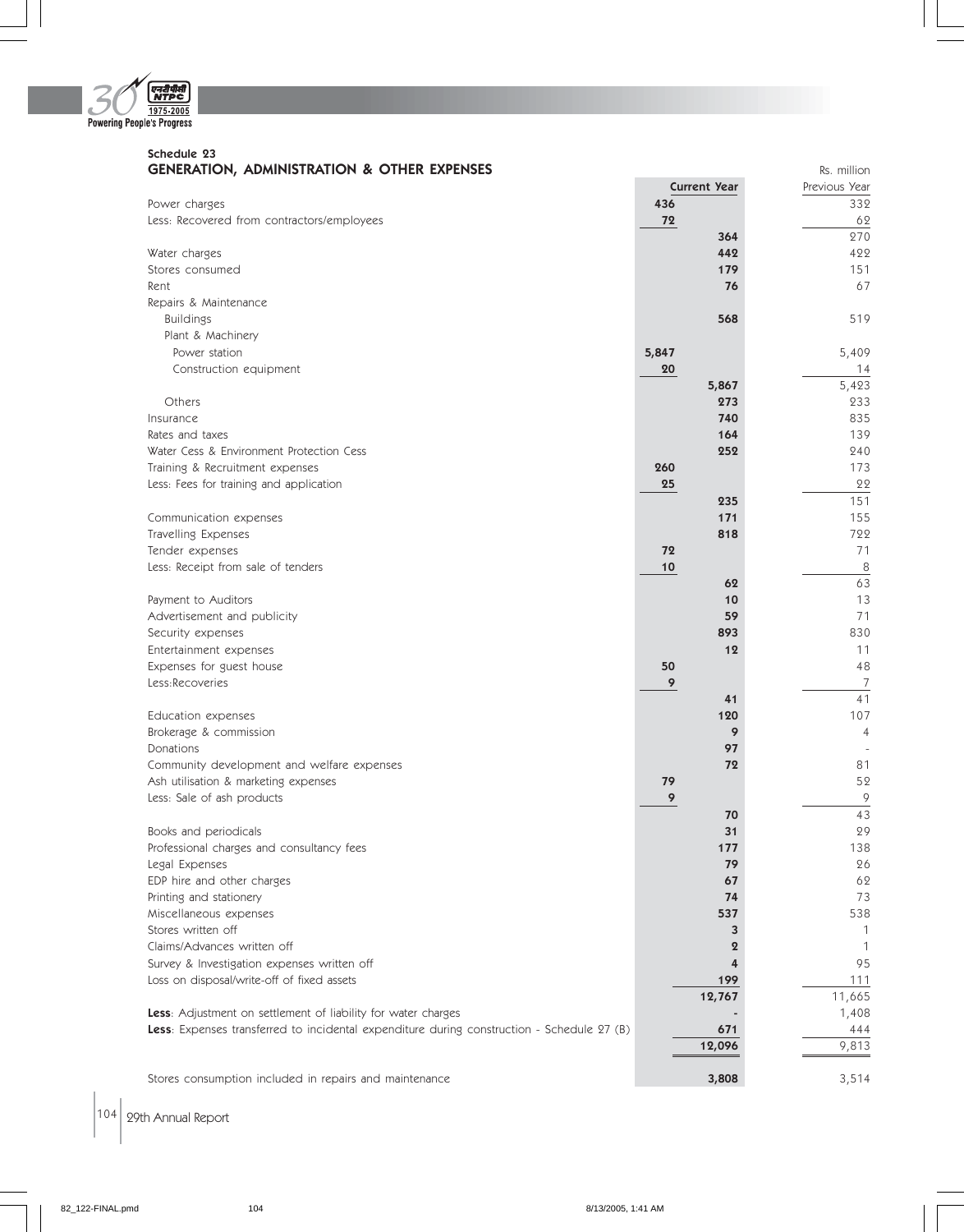## Schedule 24 **PROVISIONS** Rs. million

|                                    | <b>Current Year</b> | Previous Year   |
|------------------------------------|---------------------|-----------------|
| Doubtful debts                     |                     | 5,686           |
| Doubtful advances and claims       | 30                  | 10 <sup>°</sup> |
| Doubtful advances for construction |                     | 3               |
| Shortage in stores                 |                     | 11              |
| Obsolescence in stores             | 27                  | 99              |
| Shortage in construction stores    |                     | 3               |
| Unserviceable CWIP                 |                     | 22              |
| Others                             |                     |                 |
|                                    | 75                  | 5,835           |

#### Schedule 25

#### INTEREST AND FINANCE CHARGES

| Interest on:                                                    |        |        |
|-----------------------------------------------------------------|--------|--------|
| <b>Bonds</b>                                                    | 2,814  | 2,800  |
| Loans from Government of India                                  | 99     | 147    |
| Foreign Currency Term Loans                                     | 773    | 1,838  |
| Rupee Term Ioans                                                | 4,959  | 4,644  |
| Public deposits                                                 | 378    | 444    |
| Eurobonds                                                       | 565    | 36     |
| Others                                                          | 152    | 198    |
|                                                                 | 9,740  | 10,107 |
| <b>Finance Charges:</b>                                         |        |        |
| Bonds servicing & public deposit expenses                       | 13     | 16     |
| Guarantee Commission / Premium                                  | 443    | 432    |
| Management/Arrangers' fee                                       | 85     |        |
| Commitment charges/ Exposure premium                            | 1,069  |        |
| Rebate under Scheme for Settlement of SEB dues                  | 6,813  | 21,311 |
| Rebate to customers                                             | 3,828  | 4,941  |
| Reimbursement of L.C.charges on Sales Realisation               | 13     | 169    |
| <b>Bank Charges</b>                                             | 8      | 7      |
| Bond Issue Expenses                                             | 5      | 6      |
| Exchange differences                                            | 6      | 32     |
| Eurobonds issue expenses                                        |        | 97     |
| Others                                                          | 32     | 195    |
|                                                                 | 12,315 | 27,206 |
|                                                                 | 22,055 | 37,313 |
| Less: Interest and Finance charges capitalised by transfer      |        |        |
| to incidental expenditure during construction - Schedule 27 (D) | 5,100  | 3,616  |
|                                                                 | 16,955 | 33,697 |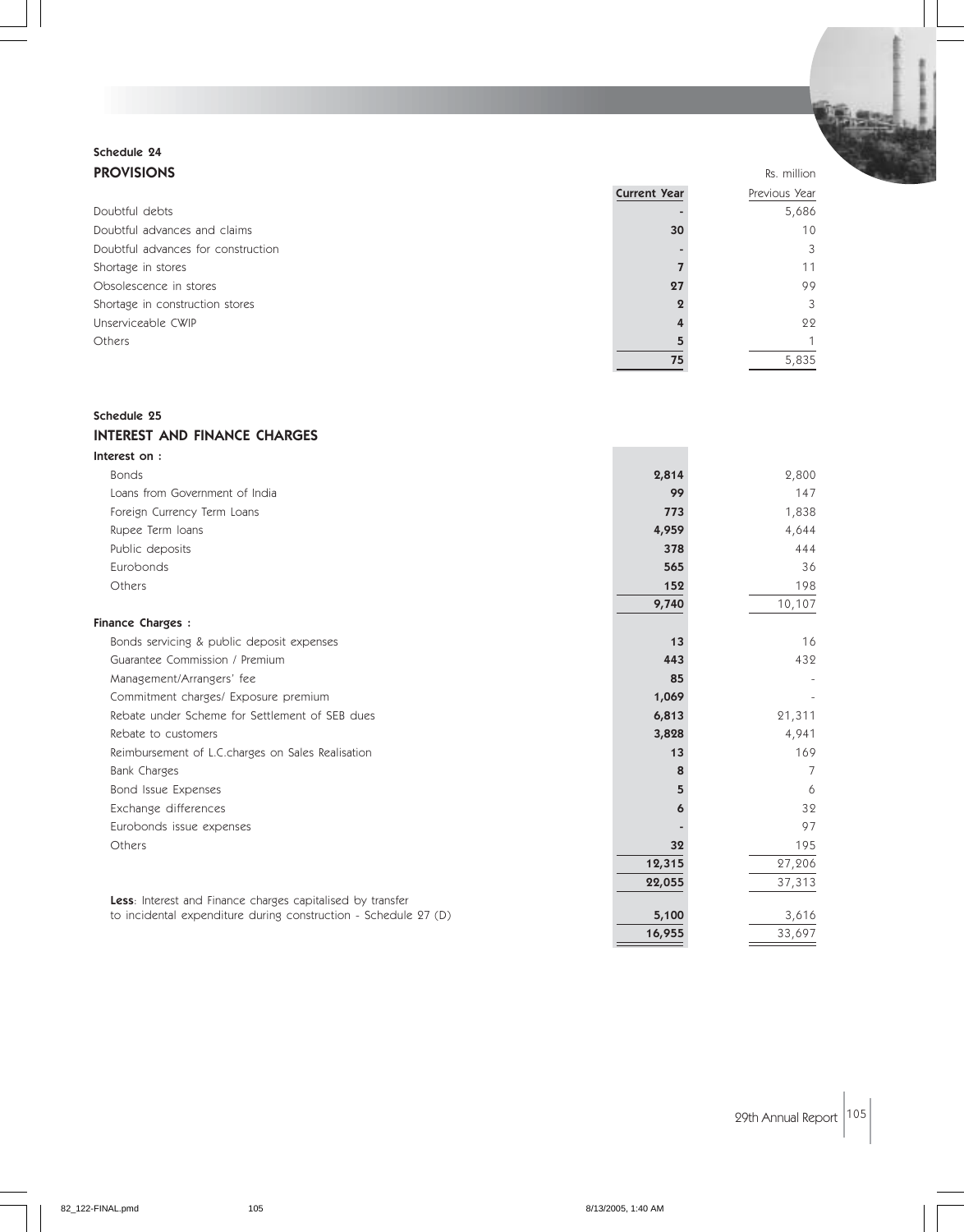

## Schedule 26

## PRIOR PERIOD INCOME/EXPENDITURE (NET)

|                                                                    |                     | Rs. million   |
|--------------------------------------------------------------------|---------------------|---------------|
|                                                                    | <b>Current Year</b> | Previous Year |
| <b>INCOME</b>                                                      |                     |               |
| Sales                                                              | 1,080               | (10)          |
| Others                                                             | 22                  | 26            |
|                                                                    | 1,102               | 16            |
| <b>EXPENDITURE</b>                                                 |                     |               |
| Salary, wages, bonus, allowances & benefits                        | (8)                 | (63)          |
| Repairs and Maintenance                                            | 20                  | (9)           |
| Depreciation                                                       | 305                 | 214           |
| Interest                                                           | 888                 | 44            |
| Advertisement and publicity                                        |                     |               |
| Professional consultancy charges                                   | 12                  |               |
| Rates & Taxes                                                      | (1)                 | 3             |
| Power Charges                                                      | (27)                | (7)           |
| Fuel                                                               | (201)               |               |
| Others                                                             | 14                  | 9             |
|                                                                    | 1,003               | 191           |
|                                                                    | (99)                | 175           |
| Less: Incidental expenditure during construction - Schedule 27 (F) |                     | (8)           |
|                                                                    | (102)               | 183           |

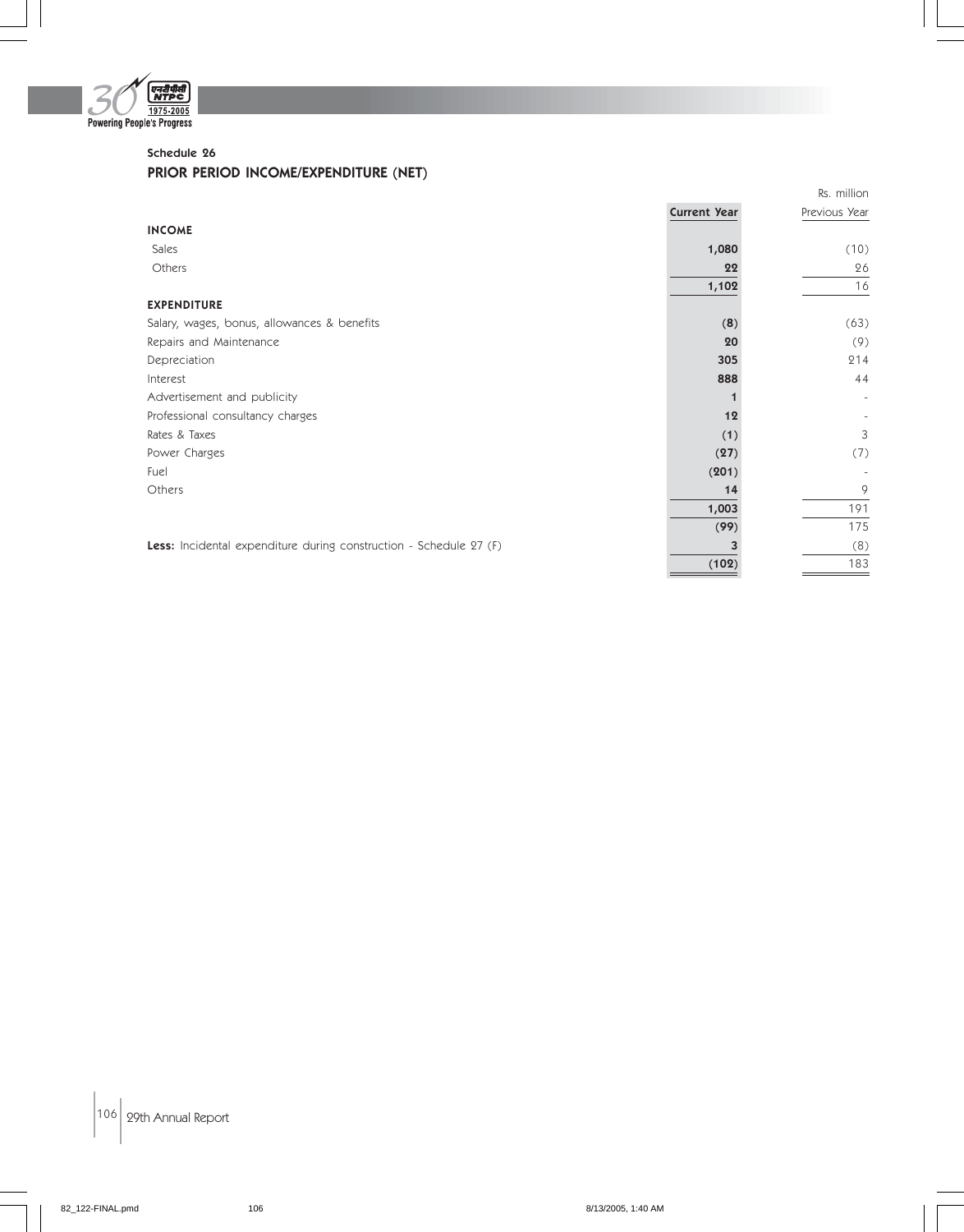#### Schedule 27 INCIDENTAL EXPENDITURE DURING CONSTRUCTION

|                                              |                     |                  | Rs. million    |
|----------------------------------------------|---------------------|------------------|----------------|
|                                              | <b>Current Year</b> |                  | Previous Year  |
| A. Employees remuneration and other benefits |                     |                  |                |
| Salaries, wages, allowances and benefits     | 887                 |                  | 568            |
| Contribution to provident and other funds    | 86                  |                  | 106            |
| Welfare expenses                             | 163                 |                  | 101            |
| Total (A)                                    | 1,136               |                  | 775            |
| <b>B. Other Expenses</b>                     |                     |                  |                |
| Power                                        | 103                 |                  | 45             |
| Less: Recovered from contractors             | 10                  |                  | $\overline{2}$ |
|                                              | 93                  |                  | 43             |
| Rent                                         | 17                  |                  | 12             |
| Repairs & maintenance                        |                     |                  |                |
| <b>Buildings</b>                             | 49                  |                  | 19             |
| Construction equipment                       | 11                  |                  | 6              |
| Others                                       | 31                  |                  | 20             |
|                                              | 91                  |                  | 45             |
| Insurance                                    |                     | 4                | $\mathbf{2}$   |
| Rates and taxes                              | 30                  |                  | 18             |
| Communication expenses                       | 28                  |                  | 21             |
| Travelling expenses                          | 125                 |                  | 84             |
| Tender expenses                              | 27                  |                  | 33             |
| Less: Income from sale of tenders            | $\boldsymbol{2}$    |                  |                |
|                                              | 25                  |                  | 33             |
| Remuneration to Auditors                     |                     | $\boldsymbol{2}$ | $\mathbf{1}$   |
| Advertisement and publicity                  | 12                  |                  | 12             |
| Security expenses                            | 63                  |                  | 33             |
| Entertainment expenses                       |                     | $\mathbf{1}$     | $\mathbf{1}$   |
| Guest house expenses                         |                     | 3                | $\mathbf{2}$   |
| Education expenses                           |                     | 1                | $\mathbf{1}$   |
| Books and periodicals                        |                     | 4                | 3              |
| Community development expenses               |                     | 4                | $\overline{4}$ |
| Professional charges and consultancy fee     | 37                  |                  | 21             |
| Legal expenses                               |                     | 3                | 3              |
| EDP Hire and other charges                   |                     | 9                | 6              |
| Printing and stationery                      | $10$                |                  | $\overline{7}$ |
| Miscellaneous expenses                       | 109                 |                  | 92             |
| Total (B)                                    | 671                 |                  | 444            |
| Depreciation (C)                             | 107                 |                  | 93             |
| Total (A+B+C)                                | 1,914               |                  | 1,312          |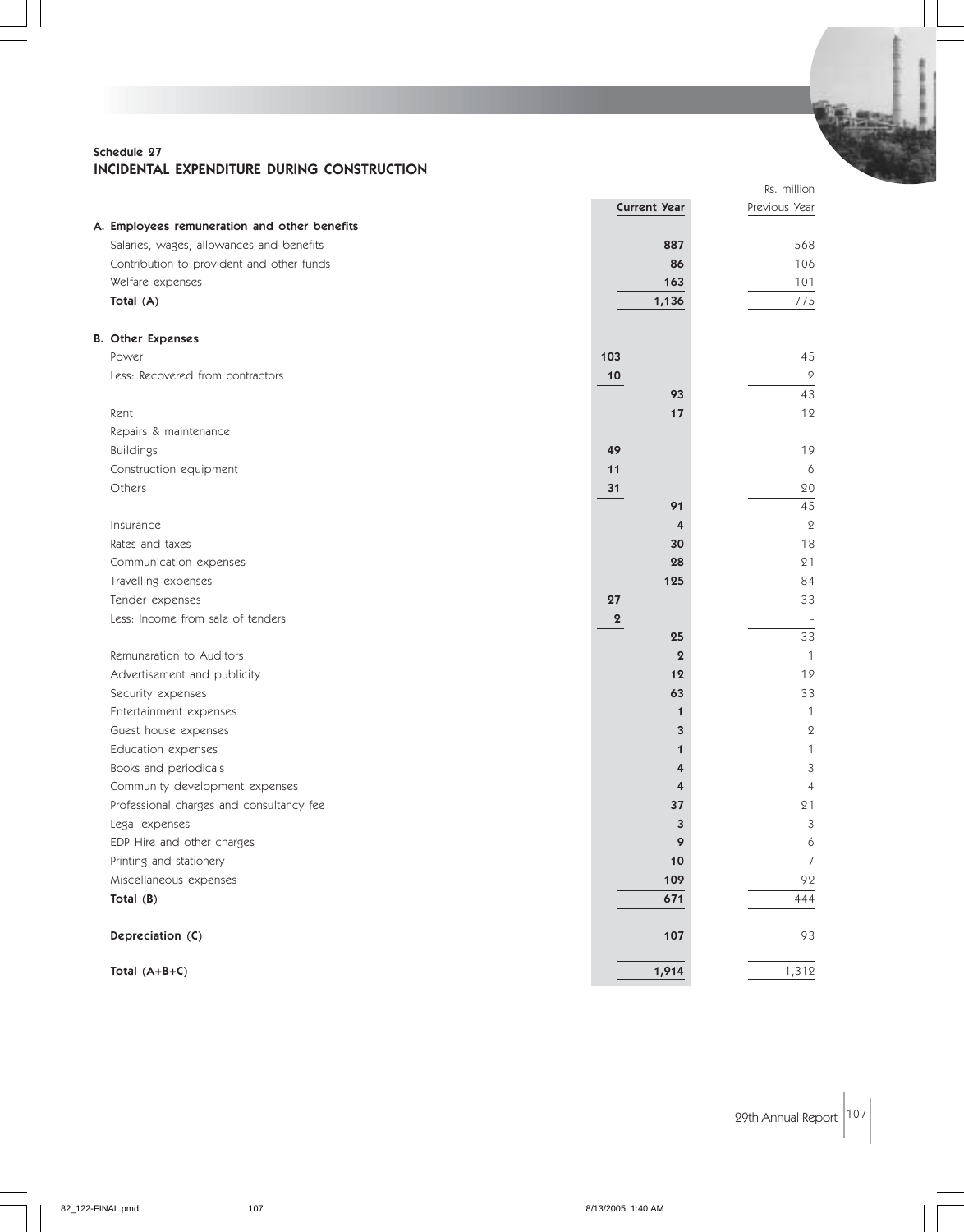

|                                             |                     | Rs. million    |
|---------------------------------------------|---------------------|----------------|
|                                             | <b>Current Year</b> | Previous Year  |
| D. Interest and Finance Charges Capitalised |                     |                |
| Interest on                                 |                     |                |
| <b>Bonds</b>                                | 650                 | 540            |
| Foreign Currency Term Loans                 | 9                   | $\overline{2}$ |
| Rupee Term Ioans                            | 2,738               | 2,900          |
| Eurobonds                                   | 520                 | 29             |
| Finance Charges                             |                     |                |
| Guarantee Commission/ Premium               | 1,069               |                |
| Management fee / Arrangers fees             | 85                  |                |
| Others                                      | 36                  | 71             |
| Eurobonds issue expenses                    |                     | 74             |
| Total (D)                                   | 5,100               | 3,616          |
| E. Less Other Income                        |                     |                |
| Interest from                               |                     |                |
| Indian Banks                                | 287                 |                |
| Employees                                   | 21                  | 20             |
| Others                                      | 486                 | 18             |
| Hire Charges                                | 6                   | $\overline{4}$ |
| Miscellaneous income                        | 259                 | 23             |
| TOTAL (E)                                   | 1,059               | 65             |
| Prior Period Adjustments (F)                | $\overline{3}$      | (8)            |
| GRAND TOTAL (A+B+C+D-E+F)                   | 5,958               | 4,855          |

 $\left| 108 \right|$  29th Annual Report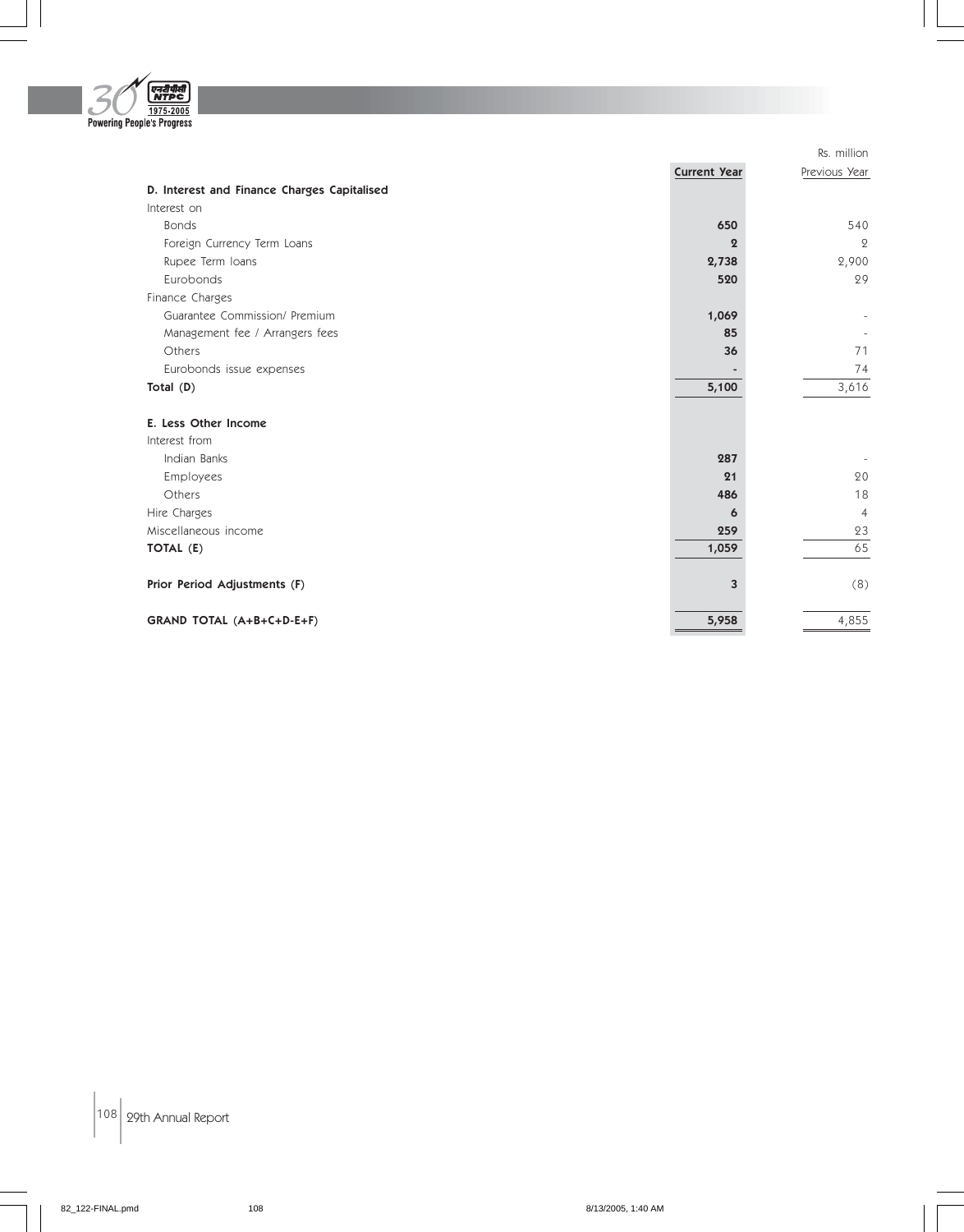#### Schedule-28

#### NOTES ON ACCOUNTS

- 1 a) The conveyancing of the title to 7,157 acres of freehold land of value Rs. 3,126 Million (Previous Year 10,310 acres, value Rs. 4,145 Million) and execution of lease agreements for 6,940 acres of value Rs.733 Million (Previous Year 6,984 acres, value Rs. 696 Million) in favour of the Company are awaiting completion of legal formalities.
	- b) Land shown in the books does not include cost of 1,148 acres (Previous year 1,327 acres) of land in possession of the Company. This will be accounted for on settlement of the price thereof by the State Government Authorities.
	- c) Land includes amount of Rs. 1,128 Million (Previous year Rs.941 Million) deposited with various authorities in respect of land in possession which is subject to adjustment on final determination of price.
	- d) Claims for enhancement of compensation for land pending for decisions of the courts, are disclosed as contingent liabilities, except to the extent the possibility of a liability is considered remote.
	- e) The cost of Right of Use (RoU) of land for laying pipelines amounting to Rs.7 Million (previous year nil) has been capitalised.
- 2 a) Balances shown under advances, creditors and material lying with contractors/ fabricators and material issued on loan in so far as these have since not been realised/ discharged or adjusted are subject to confirmation/reconciliation and consequential adjustment, if any.
	- b) In the opinion of the management, the value of current assets, loans and advances on realisation in the ordinary course of business, will not be less than the value at which these are stated in the Balance Sheet.
- 3 a) The Central Electricity Regulatory Commission (CERC) has notified by regulations in March 2004, the terms and conditions for determination of tariff applicable with effect from 1<sup>st</sup> April 2004 for a period of five years. Pending final determination of tariff for the period 1<sup>st</sup> April 2004 onwards, CERC has directed by notification that on provisional basis, the annual fixed charges as applicable on 31<sup>st</sup> March 2004 shall be billed at target availability and variable charges based on norms of operation notified in Regulation, 2004. The amount billed for the year on this basis is Rs.230,663 Million. Since the amount billed is subject to adjustment with effect from 1st April 2004, pending final determination of the tariff by CERC, sales amounting to Rs.221,380 Million for the year have been provisionally recognised on the basis of principles enunciated by the CERC in Regulations, 2004.
	- b) CERC has issued orders in December 2000 with respect to the tariff norms, principles and Availability Based Tariff (ABT). The company filed an appeal against the orders of CERC before the Delhi High Court. Pending disposal of the appeal, CERC has notified, by regulations, the terms and conditions for determination of tariff, effective from 1st April, 2001 up to 31st March 2004. CERC has issued final tariff orders based on above Regulations, 2001 in respect of all the stations up to 31.03.2004 except Kahalgaon STPP, Rihand STPP and Talcher STPS Stage-II (1000 MW). However, in respect of Kahalgaon STPP and Rihand STPP, pending issue of orders for the tariff period 2001-04, an amount of Rs.447 Million has been adjusted to the sales on the basis of principles enunciated by the CERC in the tariff regulations, 2001 and in line with the principle followed in the final tariff orders issued for other stations of the company. In respect of Talcher STPS Stage-II (1000 MW), the sales have been recognised as per the provisional tariff orders of CERC.

Further, in case of stations for which final tariff orders have been issued by the CERC for the period up to 31.03.2004, sales amounting to Rs.2,768 Million has been accounted for during the year. In the previous year there was a reduction effected in sales to the extent of Rs.9034 Million relating to earlier years.

CERC has notified the additional capital expenditure pertaining to the period 2001-04 for some of the stations. Based on the principles enunciated in the additional capital expenditure notification issued by CERC, Rs.474 Million has been provisionally accounted as sale during the year.

Incentive/disincentive amounting to Rs.1,057 Million pertaining to earlier years have been accounted as Prior Period Sales consequent upon reconciliation.

4 CERC by notification dated 26.03.2001 in respect of tariff norms for the period 2001-04 directed to collect development surcharge from beneficiaries and invest in the Tax Free Bonds. Accordingly, the company collected and accounted development surcharge from the year 2003- 04 onwards. CERC notified through regulations in March, 2004 discontinuation of levy of development surcharge with effect from 01.04.2004.

Further CERC vide its order dated 09.11.2004 directed that outstanding amount on account of development surcharge for the period 01.04.2001 to 31.03.2004 shall not be insisted upon and amount collected and invested in instruments corresponding to the amount contributed by each of the state utilities with interest shall be transferred in the name of concerned utility at the latter's expense. The company paid/adjusted the same as per CERC directions and the outstanding balance yet to be transferred to the utilities as on 31.03.2005 is as under:

| S.No. | Description of the Account             | Schedule No. | (Rs. Million) |
|-------|----------------------------------------|--------------|---------------|
|       | Investment in different tax-free bonds |              | 2367          |
|       | Bank balance in Current Account        | 19           |               |
|       | Interest accrued on S.No. 1            |              |               |
|       | Total                                  |              | 9496          |

\*Rs.4,32,570/-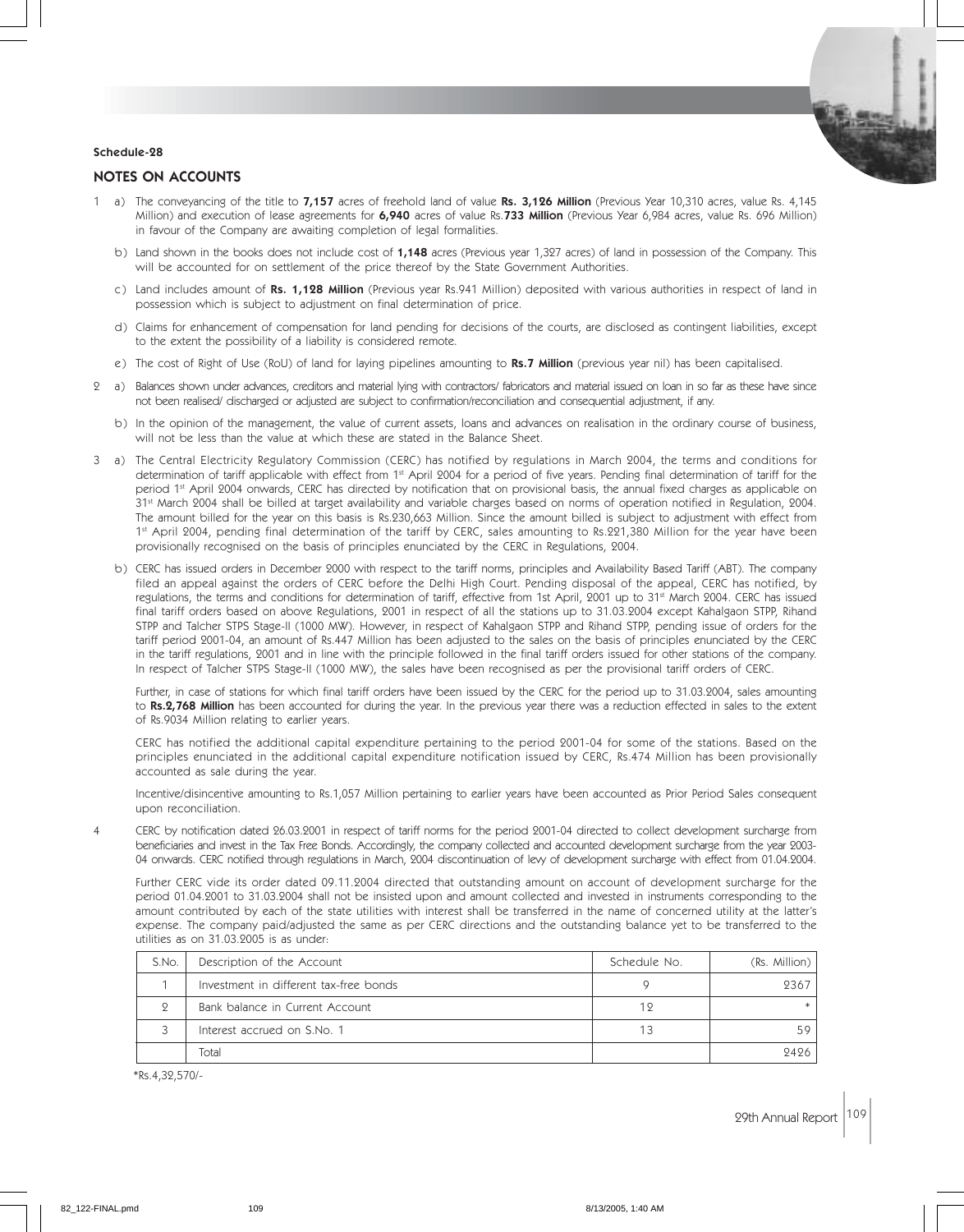

- 5 The amount of long term advance to Government of National Capital Territory of Delhi has been reduced from Rs.10603 Million to Rs.9573 Million (Schedule 14), with effect from 1st October 2001 pursuant to the agreement of NTPC with Delhi Power Company Ltd. Consequently the interest on long term advance amounting to Rs. 219 Million (Schedule 21) and rebate under Scheme for Settlement of SEB dues of Rs.134 Million (Schedule 25) have been adjusted during the year.
- 6 a) During the year, Company has changed its policy for amortising cost of the computer software over a period of legal right to use or three years, whichever is earlier, as against previous policy of amortising the cost of computer software over a period of three years. This has resulted in decrease in profit for the year by Rs.1 Million.
	- b) Foreign Exchange differences arising on loans taken for the purpose of acquiring fixed assets were being adjusted in carrying cost of respective fixed assets as required by Accounting Standard 11 (1994) in "Accounting for the Effects of Changes in Foreign Exchange Rates" up to 31.03.2004. During the year, Company has considered the exchange differences on foreign currency loans contracted after 1.4.2000 for assets acquired within India as a part of borrowing cost to the extent regarded as an adjustment to interest cost in line with para 4 (e) of Accounting Standard 16 –"Borrowing Costs" for the period 01.04.2000 to 31.03.2004 considering the opinion of the Expert Advisory Committee of Institute of Chartered Accountants of India regarding applicability of transaction date for Accounting Standard 11 (1994) and Accounting Standard 11 (Revised 2003). "The Effects of Changes in Foreign Exchange Rates" and remaining exchange difference, if any, has been accounted for as per Accounting Standard 11 (1994). Consequent upon such change, interest amounting to Rs.855 Million shown in Schedule 26 Prior Period Income/Expenditure (Net) and corresponding adjustment to carrying cost of fixed assets amounting to Rs. 855 Million and accumulated depreciation Rs. 56 Million have been adjusted. The change in accounting policies has resulted in decrease of profit for the year by Rs. 911 Million related to prior period transactions.

In respect of loans contracted before 01.04.2000, there is no clarity in applicability of the Standards. The matter has been referred to Institute of Chartered Accountants of India for opinion and as such no adjustment has been made of foreign exchange differences.

In respect of loan contracted after 1.4.2004 foreign exchange difference has been treated as per Accounting Standard 11(2003) revised.

- 7 a) The method of valuation of coal has been changed during the year. Expenses by way of repairs and maintenance, depreciation, employee cost and insurance charges relating to the coal transportation system used for bringing the coal from mines to the location of the power station has been considered for valuation of the coal. The total expenses incurred under these items during the year is Rs. 1226 Million. Due to inclusion of the above expenses in the valuation of the coal, the profit is more by Rs. 26 Million and the closing stock of coal by Rs. 26 Million.
	- b) During the year, company has considered 100% value of capital spares as amortisable against 95%/90% in earlier years, resulting in decrease in profit for the year by Rs.402 Million.
- 8 In accordance with the Uttar Pradesh Electricity Reforms (Transfer of Tanda Generation Undertaking) Scheme 2000, the assets for Rs. 6,070 Million (Previous Year Rs. 6,070 Million) of Tanda Power Station of UP State Electricity Board (UPSEB) were handed over to the Company free from all encumbrances. However, the charge created by UPSEB in favour of Life Insurance Corporation of India (LIC) before the assets were taken over is still to be vacated by LIC.
- 9 The Company has provided Rs. 3,401 Million (Previous year Rs. 3,382 Million) for amounts reimbursable to Government of India (GOI) in terms of Public Notice No. 38 dated 5<sup>th</sup> November, 1999 and Public Notice No. 42 dated 10<sup>th</sup> October, 2002 towards cash equivalent of the relevant deemed export benefits paid by GOI to the contractors for Talcher Super Thermal Power Project Stage-II, based on the details provided by the contractors. The GOI is yet to certify the aforesaid amount to be reimbursed by the Company and to furnish the procedural details to deposit the amount. Pending receipt of such certification and details from the GOI, no interest has been provided on the amounts to be reimbursed since there is no stipulation for payment of interest in the Public Notices cited above.
- 10 The effect of foreign exchange fluctuation during the year is as under :
	- i) The amount of exchange difference (net) credited to the Profit & Loss Account is Rs. 9 Million (Previous year debit Rs. 25 Million).
	- ii) The amount of exchange difference adjusted to the carrying amount of fixed assets and Capital Work-in-Progress is (-)Rs. 145 Million (Previous year Rs.1,411 Million).
- 11 Borrowing costs capitalised during the year are Rs. 5,100 Million (Previous Year Rs.3,616 Million)
- 12 Segment information
	- a) Business Segments: The Company's principal business is generation and sale of bulk power to SEBs/State utilities. Other business includes providing consultancy, project management and supervision.
	- b) Segment Revenue and Expense: Revenue directly attributable to the segments is considered as Segment Revenue. Expenses directly attributable to the segments and common expenses allocated on a reasonable basis are considered as Segment Expenses.
	- c) Segment Assets and Liabilities: Segment assets include all operating assets in respective segments comprising of net fixed assets and current assets, loans and advances. Construction work-in-progress, construction stores and advances are included in unallocated corporate and other assets. Segment liabilities include operating liabilities and provisions.
- 110 29th Annual Report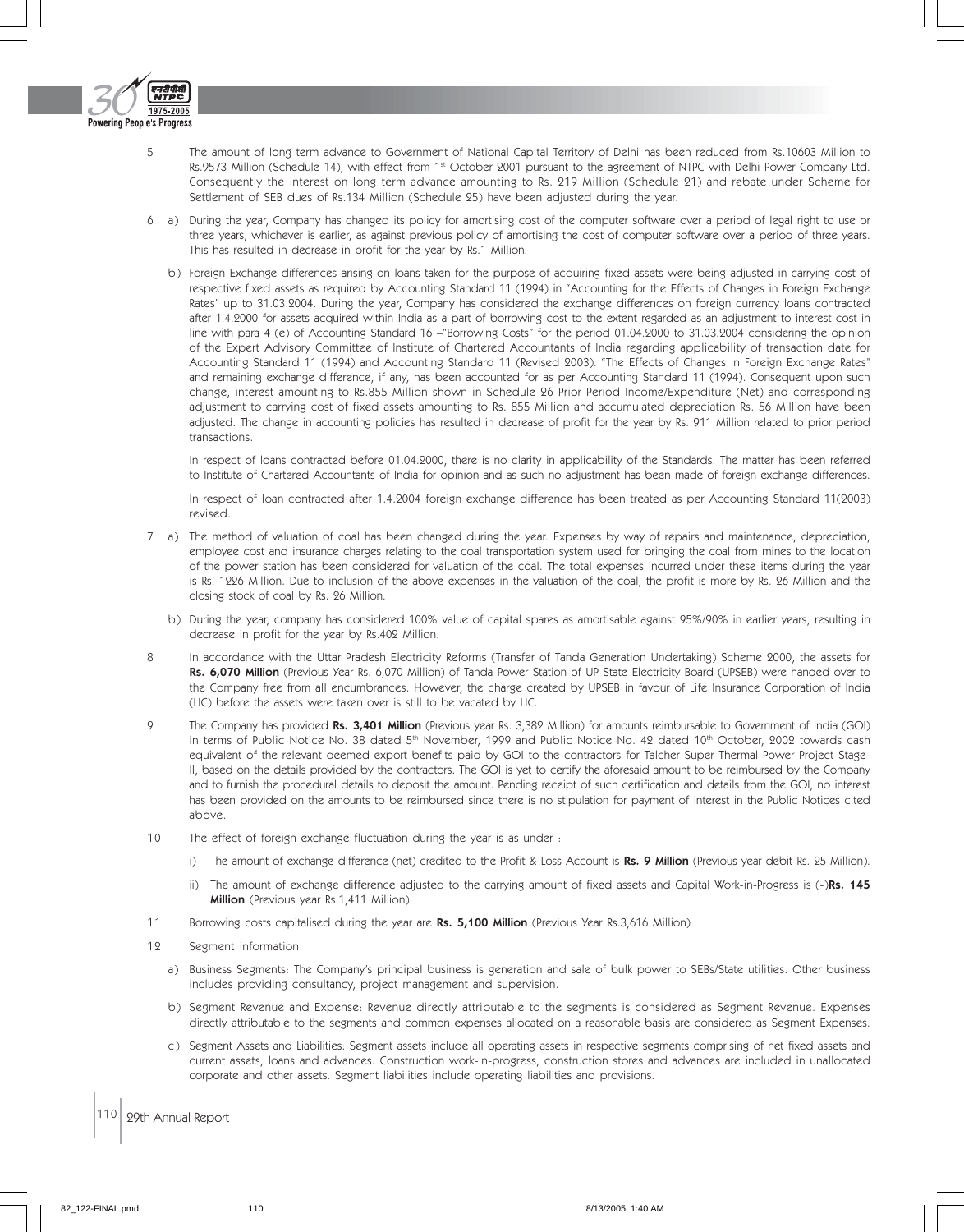Rs. Million

|                                                                        | <b>Business Segments</b> |               |                  | Total                             |         |                                   |
|------------------------------------------------------------------------|--------------------------|---------------|------------------|-----------------------------------|---------|-----------------------------------|
|                                                                        |                          | Generation    |                  | Others                            |         |                                   |
|                                                                        | <b>Current Year</b>      | Previous Year |                  | <b>Current Year</b> Previous Year |         | <b>Current Year</b> Previous Year |
| Revenue:                                                               |                          |               |                  |                                   |         |                                   |
| Sale of Energy/Consultancy,<br>Project Management and Supervision fees | 225,069*                 | 188,178       | 333              | 313                               | 225,402 | 188,491                           |
| Internal Consumption of Electricity                                    | 248                      | 193           |                  |                                   | 248     | 193                               |
| Total                                                                  | 225,317                  | 188,371       | 333              | 313                               | 225,650 | 188,684                           |
| Segment Result                                                         | 49,467#                  | 29,179        | 188              | 151                               | 49,655  | 29,330                            |
| Unallocated Corporate Interest<br>and Other Income                     |                          |               |                  |                                   | 19,843  | 39,240                            |
| Unallocated Corporate Expenses,<br>Interest and Finance Charges        |                          |               |                  |                                   | 8,716   | 9,673                             |
| Income Taxes (Net)                                                     |                          |               |                  |                                   | 2,712   | 6,289                             |
| Profit after Tax                                                       |                          |               |                  |                                   | 58,070  | 52,608                            |
| Other information                                                      |                          |               |                  |                                   |         |                                   |
| Segment Assets                                                         | 259,465                  | 239,549       | 402              | 433                               | 259,867 | 239,982                           |
| Unallocated Corporate and Other Assets                                 |                          |               |                  |                                   | 399,616 | 356,364                           |
| <b>Total Assets</b>                                                    | 259,465                  | 239,549       | 402              | 433                               | 659,483 | 596,346                           |
| Segment liabilities                                                    | 38,074                   | 52,670        | 176              | 231                               | 38,250  | 52,901                            |
| Unallocated Corporate and other liabilities                            |                          |               |                  |                                   | 200,095 | 182,569                           |
| <b>Total liabilities</b>                                               | 38,074                   | 52,670        | 176              | 231                               | 238,345 | 235,470                           |
| Depreciation                                                           | 19,438                   | 20,042        | 1                | 3                                 | 19,439  | 20,045                            |
| Non-cash expenses other than Depreciation                              | 67                       | 5,834         |                  |                                   | 67      | 5,834                             |
| Capital Expenditure                                                    | 54,702                   | 45,558        | $\boldsymbol{2}$ |                                   | 54,704  | 45,558                            |

\* includes Rs. 3,689 Million for Sales related to earlier years.

# Segment result would have been Rs. 45,778 Million without including the Sales related to earlier years.

d) The Company has power stations located within the country and therefore, geographical segments are inapplicable.

- 13 Related Party disclosures
	- a) Related parties:
		- i) List of Joint Ventures:

Utility Powertech Limited, NTPC-Alstom Power Services Private Ltd., PTC India Ltd.

ii) Key Management Personnel:

| Shri C.P. Jain                                  | Chairman and Managing Director |
|-------------------------------------------------|--------------------------------|
| Shri K.K. Sinha                                 | Director (Human Resources)     |
| Shri P. Narasimharamulu                         | Director (Finance)             |
| Shri T. Sankaralingam                           | Director (Projects)            |
| Shri S.L. Kapur                                 | Director (Technical)*          |
| Shri R.D. Gupta                                 | Director (Commercial)**        |
| Shri Chandan Roy                                | Director (Operations)          |
| Shri R.S.Sharma                                 | Director (Commercial)          |
| * Superannuated on 31 <sup>st</sup> August 2004 |                                |
| **Resignation on 30 <sup>th</sup> June 2004     |                                |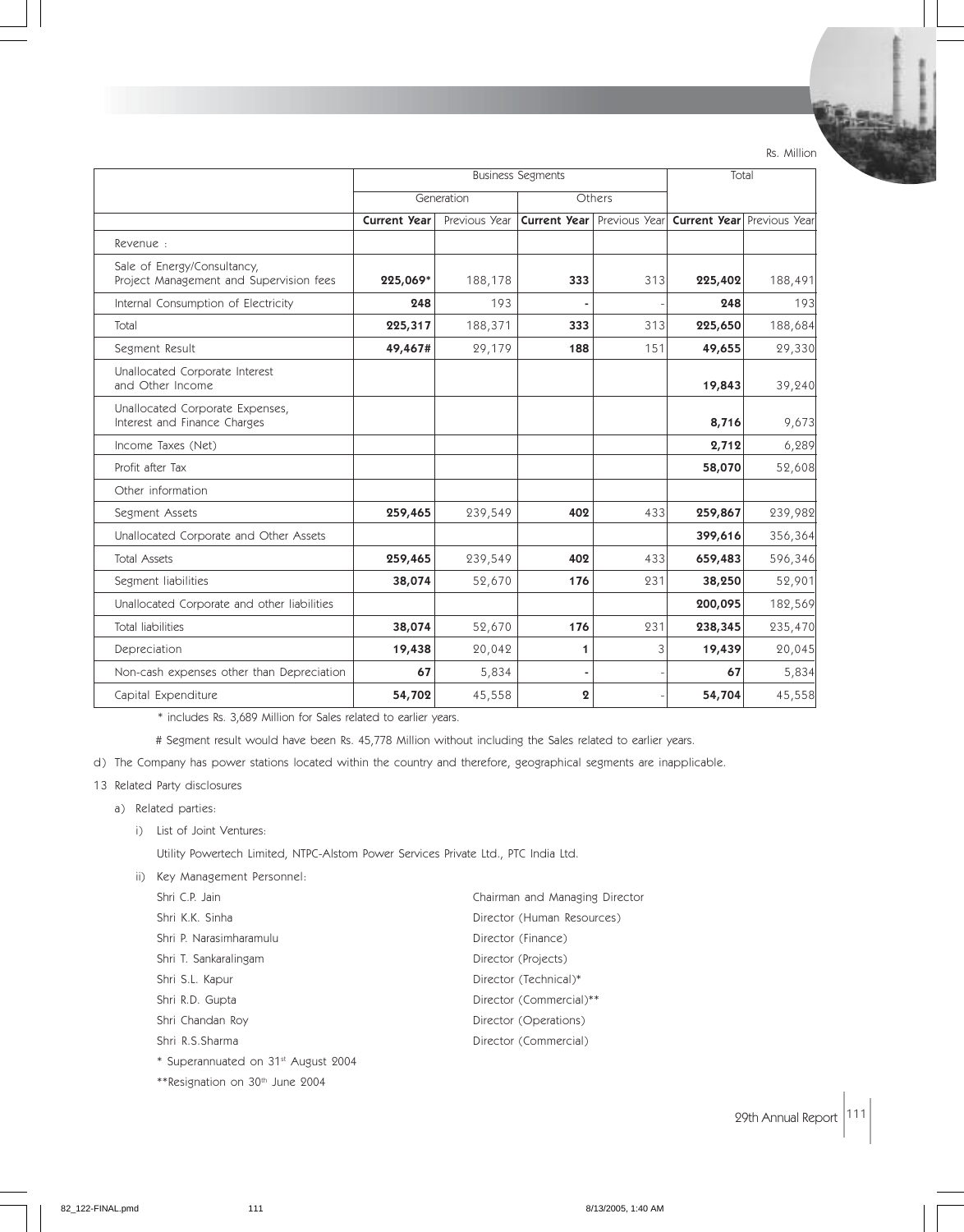

b) Transactions with the related parties at a(i) above are as follows :

|                                                                    |                       | (Rs. Million)  |
|--------------------------------------------------------------------|-----------------------|----------------|
| <b>Particulars</b>                                                 | <b>Current Year</b>   | Previous Year  |
| Contracts for Works/ Services for services received by the company |                       |                |
| - Transactions during the period                                   | 854                   | 661            |
| - Amount recoverable from related parties                          | 6                     | 9              |
| - Amount payable to related parties                                | 142                   | 109            |
| Contracts for Works/ Services for services provided by the company |                       |                |
| - Transactions during the period                                   | 10                    | 5              |
| - Amount recoverable from related parties                          | $\boldsymbol{\Omega}$ |                |
| Contribution towards equity                                        |                       | 60             |
| Deputation of Employees                                            |                       |                |
| - Transactions during the period                                   | 7                     | $\overline{Q}$ |
| - Amount recoverable from the related parties                      |                       |                |

c) Remuneration to key management personnel is Rs. 8 Million (previous year Rs. 8 Million) and amount of dues outstanding to the company as on 31<sup>st</sup> March 2005 are Rs. 1 Million (Previous year Rs.1 Million)

#### 14 Disclosure regarding Leases

a) Finance Leases :

The Company has taken on lease certain vehicles and has the option to purchase the vehicles as per terms of the lease agreements, details of which are as under:

Rs. million

|                |                                                                |                              | NJ. HHIIIVII  |
|----------------|----------------------------------------------------------------|------------------------------|---------------|
|                |                                                                | As at 31 <sup>st</sup> March |               |
|                |                                                                | 2005                         | 2004          |
| $\alpha$ )     | Outstanding balance of minimum lease payments                  |                              |               |
|                | • Not later than one year                                      | 4                            |               |
|                | Later than one year and not later than five years<br>$\bullet$ | 9                            | 3             |
|                | Total                                                          | 13                           | 4             |
| $ b\rangle$    | Present value of (a) above                                     |                              |               |
|                | Not later than one year<br>$\bullet$                           |                              |               |
|                | Later than one year and not later than five years<br>$\bullet$ | 8                            | $\mathcal{Q}$ |
|                | Total                                                          | 11                           | 3             |
| $\mathsf{C}$ ) | Finance Charges                                                | $\boldsymbol{\Omega}$        | 1             |

#### b) Operating Leases :

The company's significant leasing arrangements are in respect of operating leases of premises for residential use of employees, offices and guest houses/transit camps. These leasing arrangements are usually renewable on mutually agreed terms but are not non-cancellable. Employees' remuneration and benefits include Rs. 163 Million (Previous year Rs. 150 Million) towards lease payments, net of recoveries, in respect of premises for residential use of employees. Lease payments in respect of premises for offices and guest houses/transit camps are shown as Rent in Schedule 23 – Generation, Administration and other expenses. Miscellaneous income in Schedule 21 - Other Income, include Rs. 47 Million (Previous year Rs. 36 Million) towards sub-lease payments received/recoverable.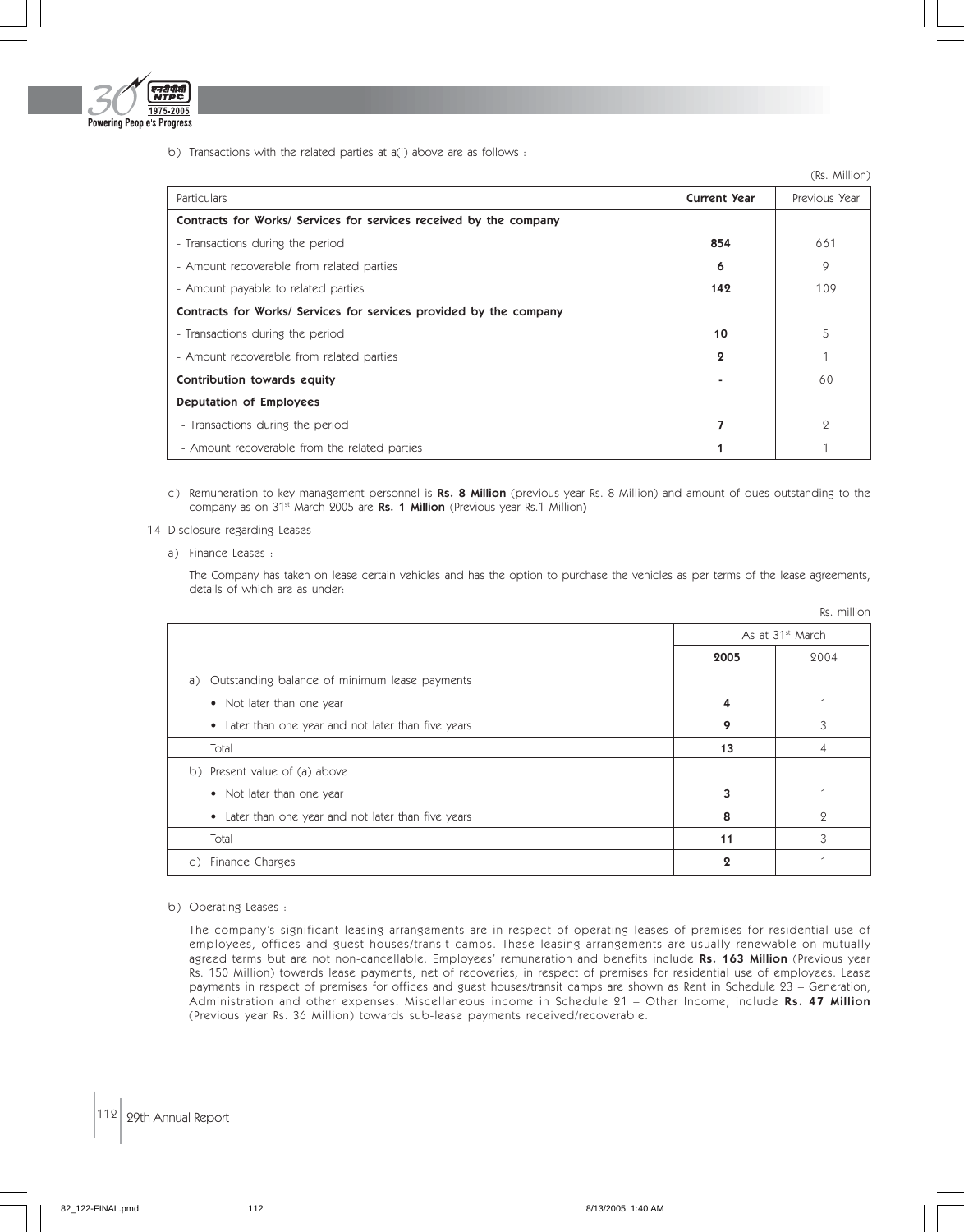

The elements considered for calculation of Earning Per Share (Basic and Diluted) are as under:

|                                                              | <b>Current Year</b> | Previous year |
|--------------------------------------------------------------|---------------------|---------------|
| Net Profit after Tax used as numerator (Rs. Million)         | 58,070              | 52,608        |
| Weighted Average number of equity shares used as denominator | 7,997,576,085       | 7,812,549,400 |
| Earning Per Share (Rupees) - Basic and Diluted               | 7.26                | 6.73          |
| Face value per share (Rupees)                                | 10                  | 101           |

#### 16 Advances- due from Subsidiaries (Schedule 14) (Rs. Million)

|     | Previous Year       |
|-----|---------------------|
| 78  | 18                  |
|     | 14                  |
| 61  | 61                  |
|     |                     |
| 149 | 94                  |
|     | <b>Current Year</b> |

17 The item-wise details of Deferred tax liability (net) are as under: (1) 12 The item-wise details of Deferred tax liability (net) are as under:

|                                                         | 31.03.2005 | 31.03.2004 |
|---------------------------------------------------------|------------|------------|
| Deferred Tax Liability                                  |            |            |
| i) Difference of Book depreciation and Tax depreciation | 57,109     | 60,901     |
| ii) Others                                              |            | 787        |
|                                                         | 57,109     | 61,688     |
| Less: Deferred Tax Assets                               |            |            |
| i) Provisions disallowed for tax purposes               | 5,199      | 8,582      |
| ii) Disallowed u/s 43B of the Income Tax Act, 1961      | 1,340      | 826        |
|                                                         | 6,539      | 9,408      |
| Deferred Tax Liability (Net)                            | 50,570     | 52,280     |

The net decrease in the deferred tax liability of Rs. 1,710 Million (Previous year increase Rs. 7,901 Million) has been credited to Profit and Loss Account.

18 Provision for current tax is net of Rs. 332 Million written back out of provisions made in earlier years (in previous year Rs. 7,134 Million of earlier years included in provision for tax) and Income Tax recoverable includes Rs. Nil Million (Previous year Rs. 2,393 Million) on account of adjustments towards earlier years.

19 Research and Development expenditure charged to revenue during the year is Rs. 42 Million (Previous year Rs. 46 Million).

20 a) Interests in Joint Ventures:

| Company                                        | Proportion of ownership interest<br>as on 31 <sup>st</sup> March |      |
|------------------------------------------------|------------------------------------------------------------------|------|
|                                                | 2005                                                             | 2004 |
| Utility Powertech Limited                      | 50%                                                              | 50%  |
| NTPC-Alstom Power Services Private Limited     | 50%                                                              | 50%  |
| PTC India Limited                              | 8%                                                               | 8%   |
| NTPC-SAIL Power Company Private Limited        | 50%                                                              | 50%  |
| Bhilai Electric Supply Company Private Limited | 50%                                                              | 50%  |
| NTPC-Tamilnadu Energy Company Limited          | 50%                                                              | 50%  |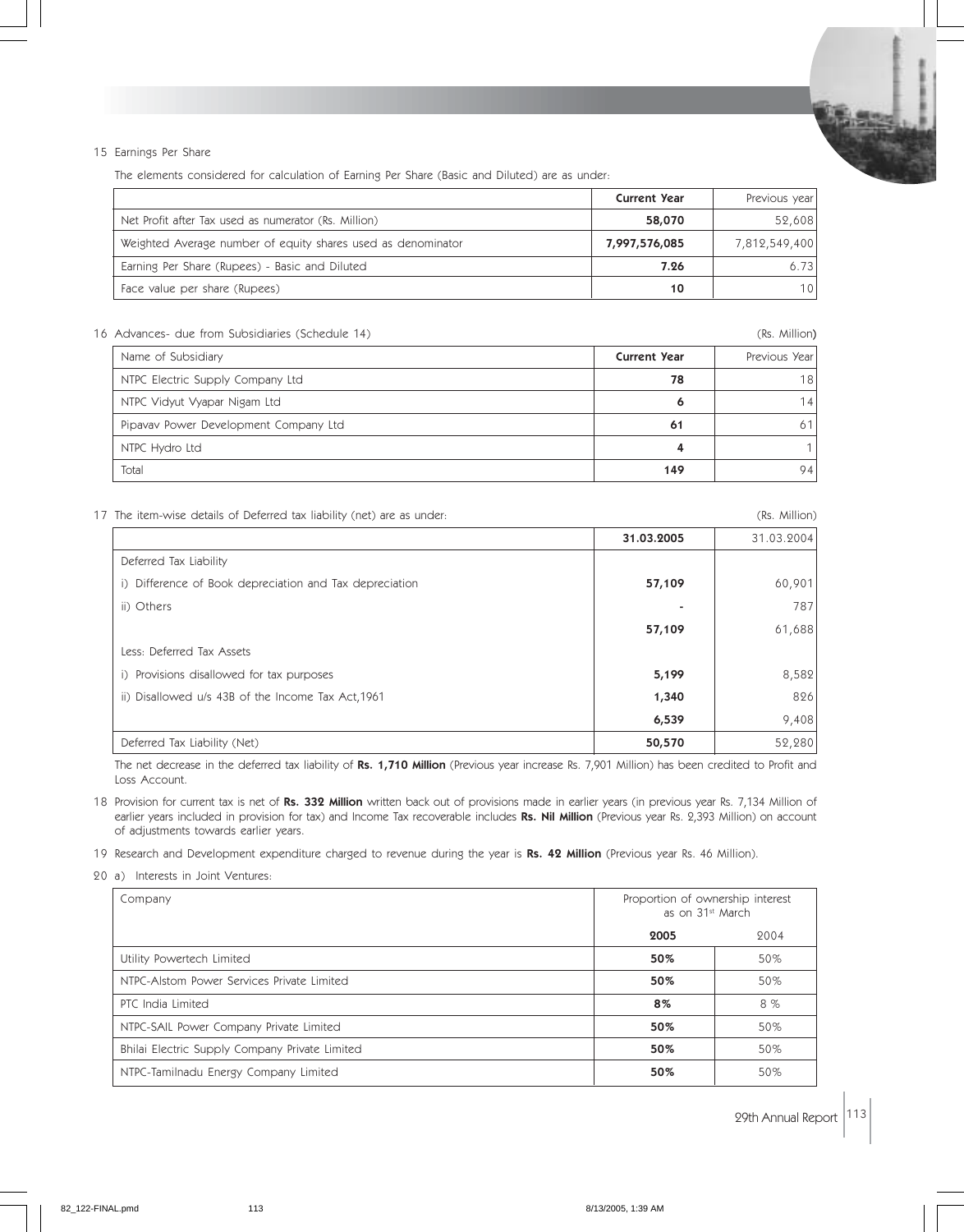

b) The above joint venture companies are incorporated in India. The Company's share of the assets and liabilities as on 31st March 2005 and income and expenses for the year ended on that date in respect of joint venture entities are given below:

|   |                                    |                     | (Rs. Million) |
|---|------------------------------------|---------------------|---------------|
|   |                                    | 31.03.2005          | 31.03.2004    |
|   | A Assets                           |                     |               |
|   | Long Term Assets                   | 2,665               | 2,056         |
|   | <b>Current Assets</b>              | 1,846               | 1,591         |
|   | Total                              | 4,511               | 3,647         |
| B | Liabilities                        |                     |               |
|   | Long Term Liabilities              | 2,148               | 1,749         |
|   | Current Liabilities and Provisions | 881                 | 848           |
|   | Total                              | 3,029               | 2,597         |
|   | C Contingent Liabilities           | 1                   | 25            |
|   | D Capital Commitments              | 6,708               | 130           |
|   |                                    | <b>Current Year</b> | Previous Year |
|   | $E$   Income                       | 3,667               | 3,955         |
|   | F Expenses                         | 3,423               | 3,708         |

The Company has given guarantee in favour of bankers of Utility Powertech Ltd. for an amount of Rs.24 Million (Previous year Rs. 24 Million) for bank guarantee limits.

- 21 As required by Accounting Standard (AS 28) "Impairment of Assets" issued by the Institute of Chartered Accountants of India, the company has carried out the assessment of impairment of assets. There has been no impairment loss during the year.
- 22 During the year, the company made initial public issue of 865,830,000 equity shares of Rs. 10/- each for cash at a price of Rs. 62 per share including premium of Rs. 52 per share consisting of fresh issue of 432,915,000 equity shares by the company including reservation of 20,615,000 equity shares for its employees and offer for sale of 432,915,000 equity shares by the President of India acting through Ministry of Power, Government of India aggregating to Rs. 53,681 Million including premium. The company retained Rs. 26,840 Million as its share of the issue proceeds including share premium of Rs. 22,512 Million and the sale proceeds of the equity of Government of India amounting to Rs. 26,841 Million was paid to the Ministry of Power, Government of India. Out of the proceeds, a sum of Rs. 10,422 Million has been utilised during the year for part financing the capital expenditure on the projects specified for utilisation and balance amount has been invested in different instruments as per the investment policy of the company.
- 23 Government of India's share in the issue expenses amounting to Rs.109 Million has been accounted for as "Amount Recoverable from GOI against IPO" and included under the head claims (Schedule 14) as per the claim submitted by the company to Government of India. The balance amount of issue expenses Rs.177 Million has been adjusted against Share Premium Account (Schedule 2).
- 24 The pre-commissioning expenses during the year amounting to Rs. 1,191 Million (Previous Year Rs.745 Million) have been included in Fixed Assets/Capital work-in-progress after adjustment of pre-commissioning sales of Rs. 583 Million (Previous Year Rs.436 Million) resulting in a net pre-commissioning expenditure of Rs. 608 Million (Previous Year Rs.309 Million).
- 25 Payment to the Statutory Auditors (Schedule 23) includes the following:

Rs. Million

|                        | <b>Current Year</b> | Previous Year |
|------------------------|---------------------|---------------|
| Audit fee              |                     |               |
| Tax audit fee          |                     |               |
| In other capacity      |                     |               |
| Out of pocket expenses |                     |               |
| Total                  | $10*$               | 13            |

\*Excludes Rs.6 Million (Previous Year Nil) paid as remuneration to the Statutory Auditors 'in other capacity' and towards 'out of pocket expenses' for certification of IPO related matters, which has been included in the issue expenses.

26 List of Small Scale Industrial undertakings to whom payment is outstanding for more than 30 days as on 31st March, 2005, to the extent available to the Company, is as under: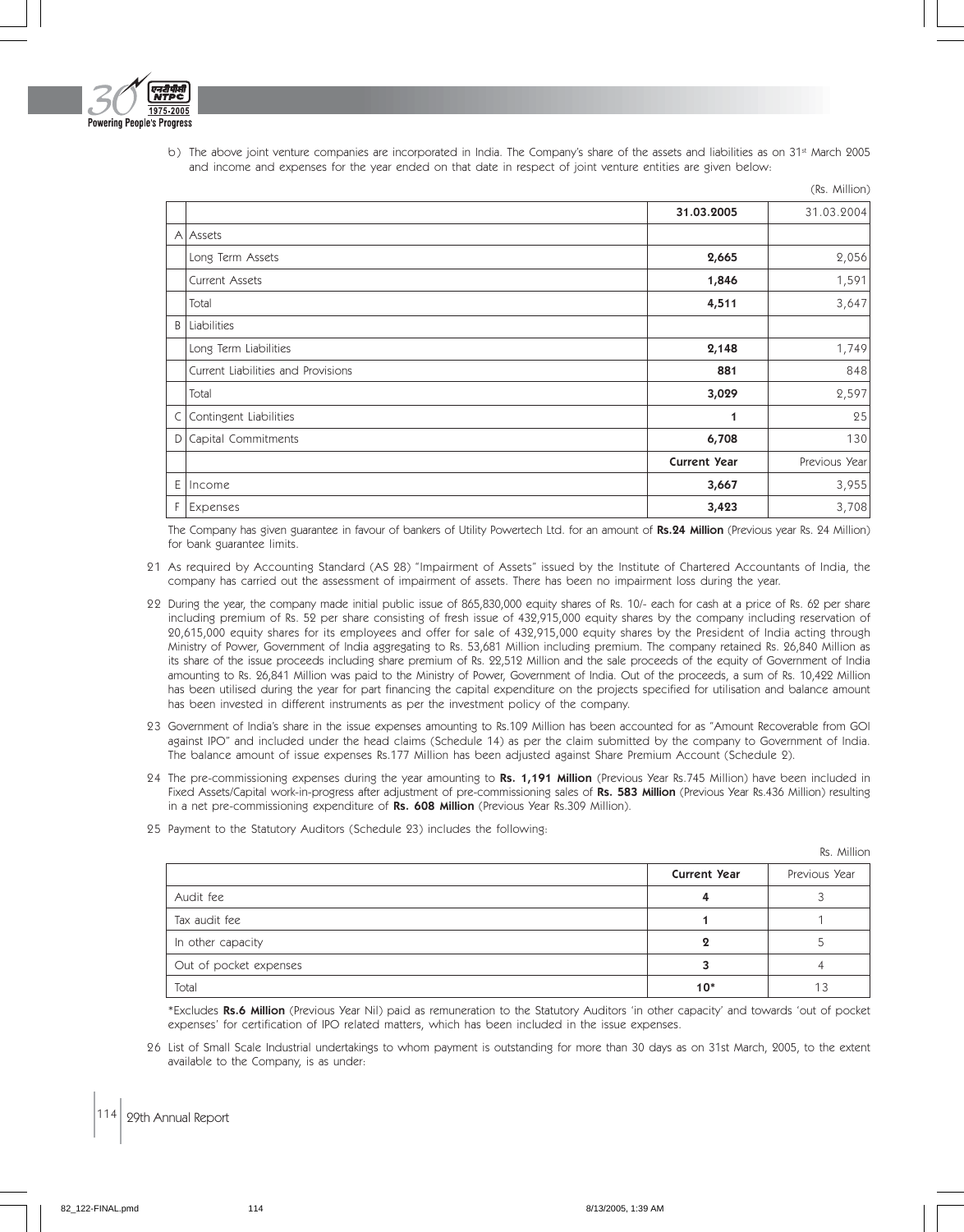Adarsh Engineering Works, Atlas Fasteners, Ashutosh Castings Ltd., M/s. Aryan Engineering , Aditya Air Products Pvt. Ltd., M/s.Bhavesh Corporation , Balaji Industrial Product, Chempharm Industries(India), ebm-Nadi International Pvt Ltd., H.Guru Instruments (S.I) Pv, Hyderabad Castings Ltd., Indian Rubber Products, Insha Plastic Industries, M/s.Jeco Industries, Just Machine Tools, M/s Jyothi Industries, Kalpana Gears (P) Ltd , Kunal Industries, Mihir Rubber Products, Northern Alloys Bhavnagar, New Age Industries, Poweraid (India) Pvt Ltd., Prabhu Industries, Radiant Cables Private Ltd., Rasyantrik Udyog, Reliance Fire & Safety EQ, Rameshwar Iron Foundry, Shree Hans Alloys Ltd., Switzer Instrument Limited , M/s. SAP Industries, S.D.Fine-Chemical Ltd., S.S Enterprises, The Coimbatore Combustion , Technicon Industries, Technofab (India), Universal Machine Tools , Ajanta Electric Industries, Elastomer India , Kalyan Engg Enterprise, Omega Electronic Scale Company , Rungta Engineering Co.Pvt. Ltd , Rasayanic Udyog, Champion Seals Pvt Ltd, Kay Bee Slats (P) Ltd , Newage Hose Mfg Co , Sundeep Industries Pvt. Ltd., Vishal Structural Fabricators, Vincent Electronics , Poddar Trading & Industries , The AP Cast, International Industrial Gases, IMECO Ltd, Sudeep Industries Pvt. Ltd, Angel Engg Works , Dhara Engg Works , Gopal Steam Printing Works, Industrial Instrumentation Ltd., Paitaindi Fluro Carbon Seals , SAP Industries , Vishal Structure Fabricators , Delta Corporation Engineer, Khera Instruments Pvt.Ltd , Multi Max Engineering Works, SK Industries, Warsi Enterprises.

27 Estimated amount of contracts remaining to be executed on capital account and not provided for is Rs. 148,140 Million (Previous year Rs. 87,465 Million).

| 28 Managerial Remuneration paid/ payable to Directors                             |              | (Rs. Million) |  |
|-----------------------------------------------------------------------------------|--------------|---------------|--|
|                                                                                   | Current year | Previous year |  |
| Salaries & Allowances                                                             |              | 6             |  |
| Contribution to provident fund & other funds including gratuity & group insurance |              |               |  |
| Other benefits                                                                    |              |               |  |
| Directors' fees                                                                   | $\ast$       | $*$           |  |
|                                                                                   |              |               |  |

\*Rs.3,00,000/— (Previous year Rs.1,50,000/-)

In addition to the above remuneration the whole time Directors have been allowed the use of staff car including for private journeys on payment of Rs.780/- per month, as contained in the Ministry of Finance (BPE) Circular No.2 (18)/pc/64 dt.29.11.64, as amended.

| 29 Licensed and Installed Capacities:<br>(As certified by Management)                  | Current year     | Previous year  |
|----------------------------------------------------------------------------------------|------------------|----------------|
| Licensed Capacity - Not applicable                                                     |                  |                |
| Installed Capacity (MW Commercial units)                                               | 22,497           | 21,497         |
| 30 Quantitative information in respect of Generation and Sale of Electricity (in MUs): |                  |                |
| a) Pre-commissioning period:                                                           |                  |                |
| Generation                                                                             | 839              | 1,113          |
| Sales                                                                                  | 713              | 990            |
| b) Commercial period:                                                                  |                  |                |
| Generation                                                                             | 158,271          | 148,048        |
| Sales                                                                                  | 147,792          | 138,012        |
| c) Value of imports calculated on CIF basis (Rs. Million):                             |                  |                |
| Capital goods<br>$\overline{1}$                                                        | 822              | 372            |
| Spare parts<br>$\overline{11}$                                                         | 630              | 886            |
| d) Expenditure in foreign currency (Rs. Million):                                      |                  |                |
| Professional and Consultancy fee<br>$\overline{1}$                                     | 78               | 27             |
| ii)<br>Interest                                                                        | 1,906            | 1,874          |
| iii) Others                                                                            | 12,083           | 11,433         |
| e) Value of Components, Stores and Spare parts consumed (Rs. Million):                 |                  |                |
|                                                                                        | %age<br>Amount   | %age Amount    |
| Imported<br>i)                                                                         | 0.37<br>527      | 0.37<br>466    |
| Indigenous (including fuel)<br>ii)                                                     | 99.63<br>140,695 | 99.63 125,349  |
| Earnings in foreign exchange (Rs. Million):<br>f                                       |                  |                |
| Interest<br>i)                                                                         | 3                | $\overline{2}$ |
| $\overline{ii}$<br>Others                                                              | 2                | 1              |

31 Previous year's figures have been regrouped/rearranged wherever necessary.

32 Information pursuant to Part IV of Schedule VI of the Companies Act, 1956.